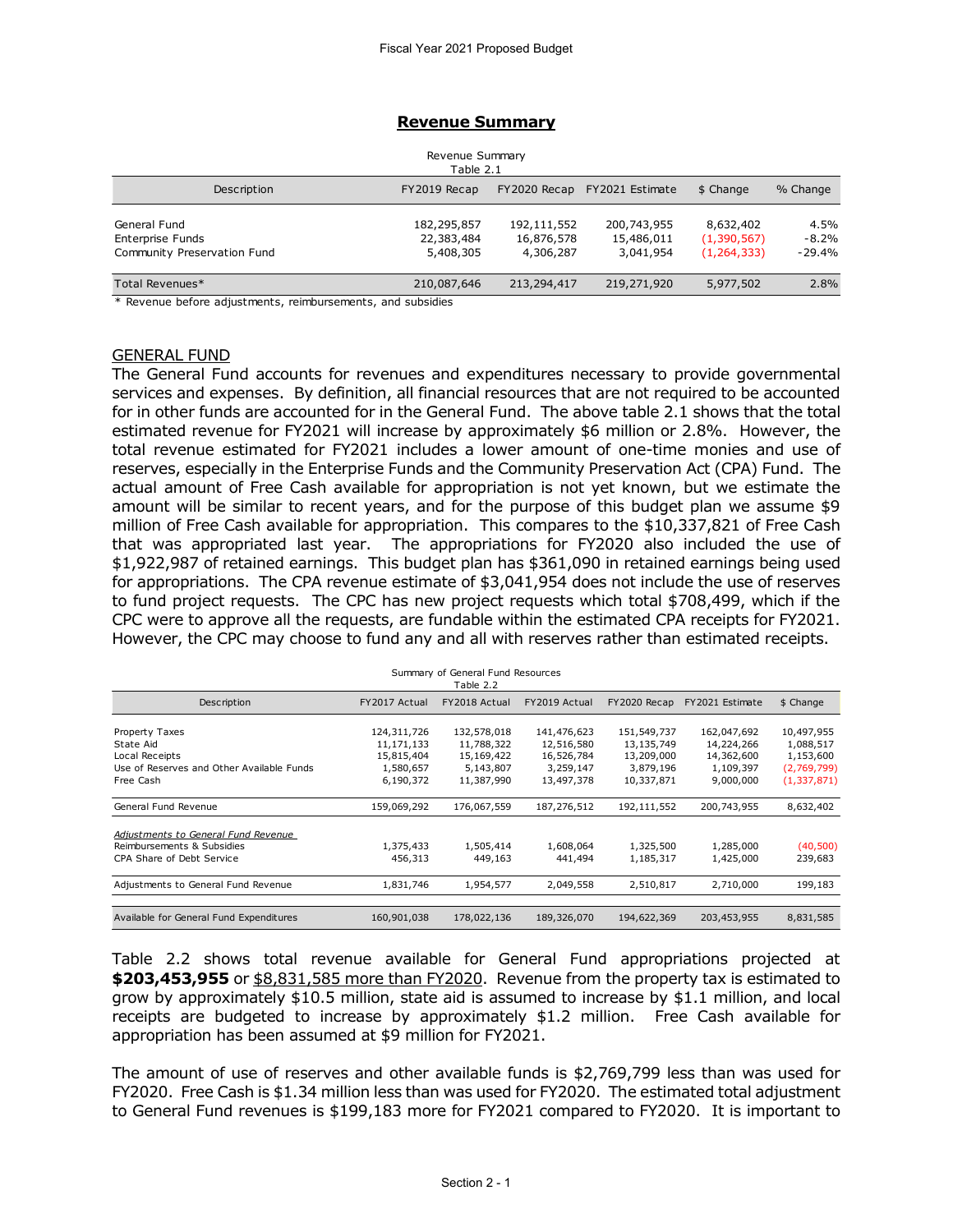note that these are preliminary revenue projections. They are subject to change and should be viewed in this context for reasons discussed later.

## **FY2021 GENERAL FUND REVENUE ESTIMATE ASSUMPTIONS**

## **Property Taxes**

Under Massachusetts General Laws, property taxes overall are restricted to increases of 2.5% plus tax revenues derived from new growth. This is referred to as the annual levy limit. An additional taxing limitation under Proposition 2½ is the levy ceiling. The levy ceiling is equal to 2.5% of the Town's valuation. The total taxable value of the Town as of January 1, 2019 was \$10,803,763,473. This puts the tax levy ceiling at \$270,094,086. The tax levy including debt exclusions for FY2020 was \$151,549,737, so the Town is well below its legal ceiling.

The new growth tax revenue is derived from improvements to property by its use, reconstruction, or new construction, and is added to the tax base. The annual levy limit may also be increased by the amount of any general override (usually for operating expenses), and capital exclusion override. The annual levy limit is also increased by the amount of debt service that is payable during the year for debt that has been approved by the voters as a debt exclusion override. The increase in the FY2021 tax levy attributable to new growth is estimated based upon information provided by the Assessing and Building Departments.

| debt exclusion override. The increase in the FYZUZI tax levy attributable to new growth is<br>estimated based upon information provided by the Assessing and Building Departments. |                         |                                     |                         |                         |                          |            |
|------------------------------------------------------------------------------------------------------------------------------------------------------------------------------------|-------------------------|-------------------------------------|-------------------------|-------------------------|--------------------------|------------|
|                                                                                                                                                                                    |                         | Fiscal Year Tax Levy<br>Table 2.3.1 |                         |                         |                          |            |
| Description                                                                                                                                                                        | FY2017 Recap            | FY2018 Recap                        | FY2019 Recap            | FY2020 Recap            | FY2021 Estimate          | \$ Change  |
| Prior Year Base                                                                                                                                                                    | 113,231,868             | 118,983,942                         | 126,800,868             | 134,370,075             | 142,426,994              |            |
| 2-1/2 Allowance<br>New Growth<br>General Override                                                                                                                                  | 2,830,797<br>2,919,417  | 2,974,599<br>4,841,774              | 3,170,022<br>4,394,835  | 3,359,252<br>4,697,667  | 3,560,675<br>3,726,243   |            |
| Levy in Abeyance                                                                                                                                                                   | (79, 155)               | (1, 281, 513)                       | (1,528,768)             | (2,999,601)             | (1,350,000)              |            |
| General Tax Levy Limit                                                                                                                                                             | 118,902,927             | 125,518,802                         | 132,836,957             | 139,427,393             | 148,363,912              | 8,936,519  |
| <b>Total Excluded Debt</b><br>Less Excluded Debt Offsets                                                                                                                           | 6,675,456<br>(788, 593) | 7,795,041<br>(775,955)              | 9,867,324<br>(810, 295) | 12,922,651<br>(800,307) | 14,474,985<br>(791, 205) |            |
| Excluded Debt to be Raised on Tax Levy                                                                                                                                             | 5,886,863               | 7,019,086                           | 9,057,029               | 12,122,344              | 13,683,780               | 1,561,436  |
| Property Tax Levy                                                                                                                                                                  | 124,789,790             | 132,537,888                         | 141,893,986             | 151,549,737             | 162,047,692              | 10,497,955 |
| Collections by Year End*                                                                                                                                                           | 124,311,726             | 132,578,018                         | 141,476,623             |                         |                          |            |
| *Includes collections of prior year taxes and pending refunds                                                                                                                      |                         |                                     |                         |                         |                          |            |

\*Includes collections of prior year taxes and pending refunds

## **Property Tax Levy**

The property tax levy (Table 2.3.1) represents approximately 80.7% (Table 2.8) of all general fund revenues before adjustments. The FY2021 property tax levy is estimated to increase approximately 6.9% over the FY2020 actual tax levy, or approximately \$10.5 million. The tax revenue to support operations within the levy limit is increasing by an estimate of 6.4% over FY2020. Property tax New Growth revenue has been much higher in recent years and the increase in FY2018 was a record high. The FY2021 budget plan assumes New Growth revenue of approximately \$3.7 million but is likely to be amended when building activity through the end of 2019 is known. The limit is calculated by increasing the FY2020 levy limit, exclusive of debt exclusions, by 2.5% and then adding a component for new growth. New growth is a function of the additional value generated by construction during the preceding year. The additional tax dollar amount for new growth is determined by the value on the January 1 assessment date and is then multiplied by the applicable FY2020 tax rate. This budget plan assumes \$1,350,000 in FY2021 base tax levy can be held in abeyance primarily due to the tax increment financing agreement between the Town and TripAdvisor LLC which reduces the deferred New Growth assessment from 76% of the original new construction value to 1%, and further.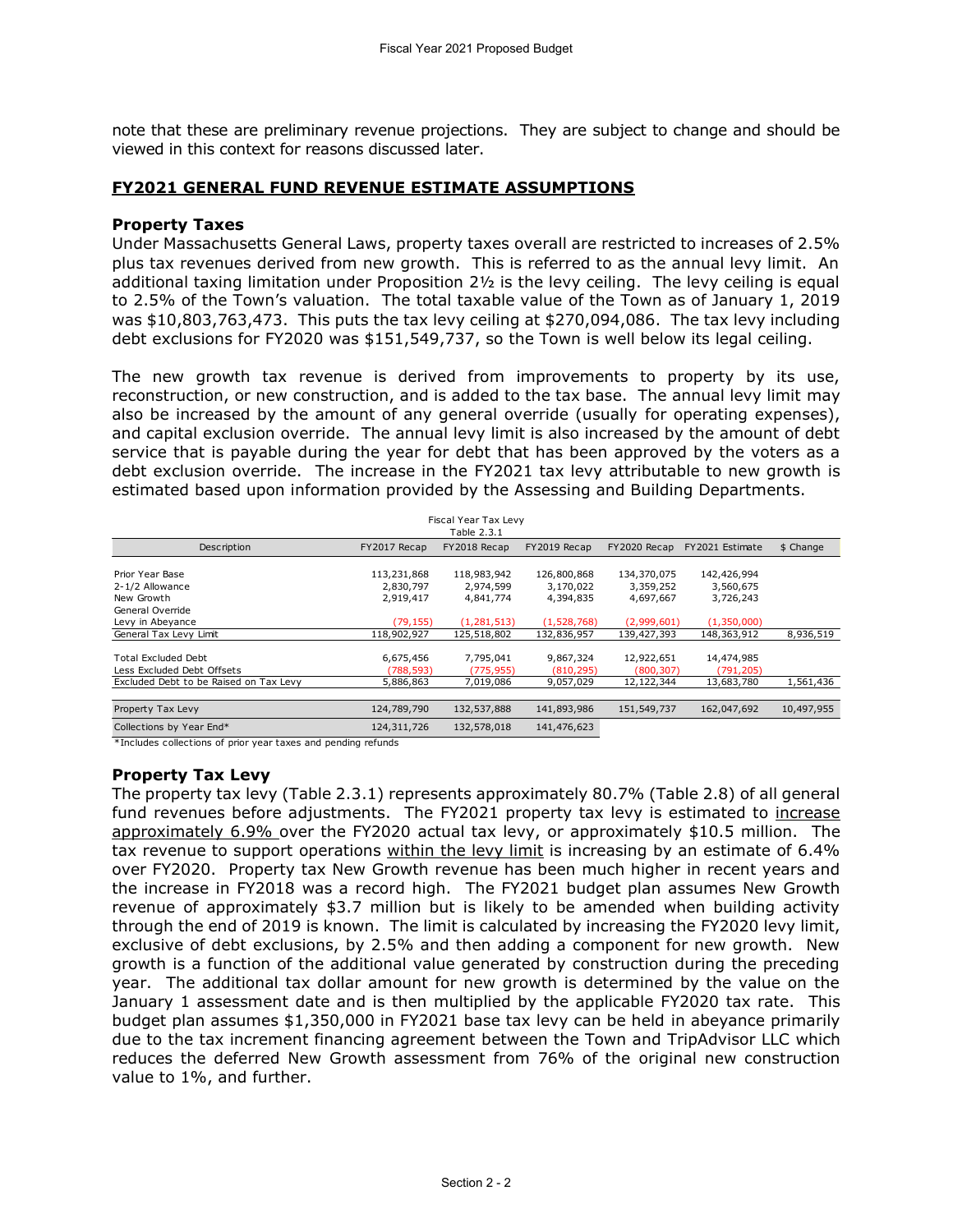The increase in the levy limit above the allowable annual limit and new growth is limited to the amount to be raised to pay the debt that has been excluded from the levy limit by the voters of Needham. The base tax levy, before accounting for debt exclusions, is expected to increase by nearly \$8.9 million over the FY2020 actual base levy. The amount of tax excluded debt that is to be paid by property taxes is estimated to increase by \$1,561,436 for FY2021 over the FY2020 tax levy. The primary reason for the increase in the excluded debt portion of the tax levy is the additional debt that was and will be issued for the Williams School and the Public Safety buildings projects.

Table 2.3.2 shows the annual debt service by project that was added to the tax levy for fiscal years 2016 through 2020. The table shows the percentage that the gross excluded debt would have increased the tax levy, and the percentage that the net excluded debt (the gross debt adjusted for offsets and credits) made up of the total tax levy. For FY2020, the total excluded debt service was \$12,922,651 which could have added 9.3% to the tax levy, but after accounting for the allowed adjustments, the actual amount added to the tax levy was \$12,122,344 which represented 8.0% of the total tax levy for the year.

|                                                | Table 2.3.2 |             |             |             |             |
|------------------------------------------------|-------------|-------------|-------------|-------------|-------------|
| Description                                    | FY2016      | FY2017      | FY2018      | FY2019      | FY2020      |
| <b>Debt Service</b>                            |             |             |             |             |             |
| Broadmeadow School                             | 886,300     | 857,150     | 828,300     | 801,325     | 771,225     |
| Eliot School                                   | 379,174     | 359,405     | 346,840     | 314,400     | 304,400     |
| High Rock & Pollard Schools                    | 1,345,406   | 1,319,122   | 1,257,541   | 1,227,873   | 1,192,035   |
| High School                                    | 1,946,415   | 1,885,080   | 1,774,365   | 1,719,571   | 1,579,890   |
| Library                                        | 933,750     | 902,000     | 870,550     | 830,475     | 796,775     |
| Newman School                                  | 1,378,935   | 1,352,700   | 1,327,065   | 1,298,020   | 1,262,390   |
| Public Safety Buildings                        |             |             |             |             | 2,068,944   |
| Williams School                                |             |             | 1,358,112   | 3,678,899   | 4,946,992   |
| <b>Total</b>                                   | 6,869,980   | 6,675,456   | 7,762,773   | 9,870,562   | 12,922,651  |
| General Tax Levy                               | 113,216,581 | 118,902,927 | 125,518,802 | 132,836,957 | 139,427,393 |
| Excluded Debt as a % of the General Tax Levy   | 6.1%        | 5.6%        | 6.2%        | 7.4%        | 9.3%        |
|                                                |             |             |             |             |             |
| <b>Offsets and Credits</b>                     |             |             |             |             |             |
| <b>MSBA Credits</b>                            | (695, 148)  | (695, 148)  | (695, 148)  | (695, 148)  | (695, 148)  |
| <b>Premium Credits</b>                         | (99, 550)   | (93, 445)   | (80, 807)   | (115, 147)  | (105, 159)  |
| Other Adjustments                              |             |             | 32,268      | (3, 238)    |             |
| <b>Total</b>                                   | (794, 698)  | (788, 593)  | (743, 687)  | (813, 533)  | (800, 307)  |
| <b>Net Raised on Tax Rate</b>                  | 6,075,282   | 5,886,863   | 7,019,086   | 9,057,029   | 12,122,344  |
|                                                |             |             |             |             |             |
| <b>Total Tax Levy</b>                          | 119,291,863 | 124,789,790 | 132,537,888 | 141,893,986 | 151,549,737 |
| Net Excluded Debt as a % of the Total Tax Levy | 5.1%        | 4.7%        | 5.3%        | 6.4%        | 8.0%        |

Debt Exclusions Added to Tax Levy FY2016 - FY2020

The property tax that one pays is primarily influenced by three factors: 1) Town Meeting appropriations and other amounts that the Town is required to pay, 2) the property tax allocation between commercial and residential, and 3) property values (assessments). The real estate market in Needham has remained strong compared to other areas in the state and the nation. The actual New Growth Figure will not be finalized until the fall and cannot be incorporated in the tax recap until certified by the Massachusetts Department of Revenue.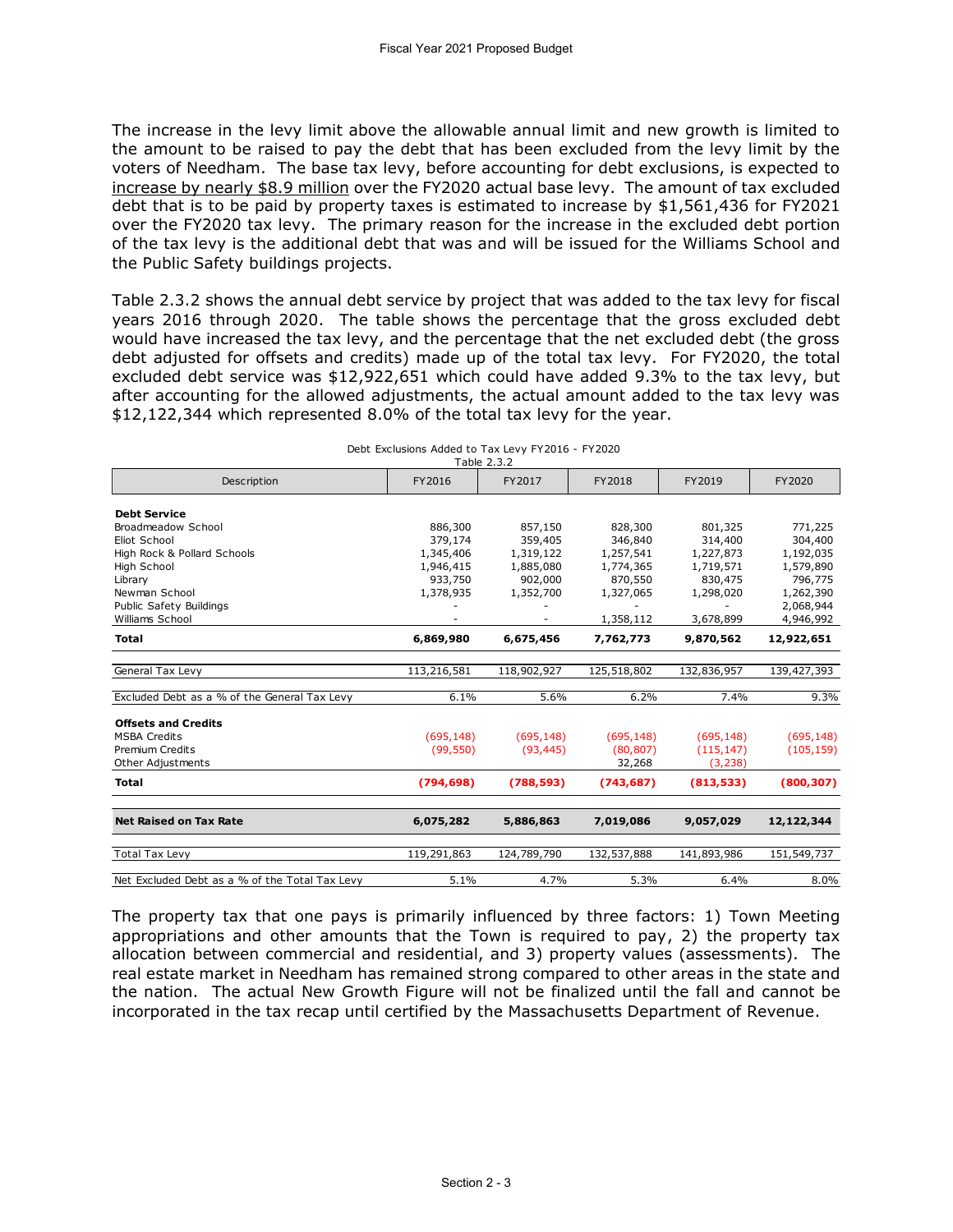| unart 1                                                               |          |  |  |  |  |  |  |  |
|-----------------------------------------------------------------------|----------|--|--|--|--|--|--|--|
| <b>Average Single Family Home Tax Bill</b><br><b>Area Communities</b> |          |  |  |  |  |  |  |  |
| <b>Municipality</b><br><b>FY2020</b>                                  |          |  |  |  |  |  |  |  |
| Weston                                                                | \$20,922 |  |  |  |  |  |  |  |
| Wellesley                                                             | \$15,760 |  |  |  |  |  |  |  |
| Lexington                                                             | \$15,547 |  |  |  |  |  |  |  |
| Winchester                                                            | \$14,298 |  |  |  |  |  |  |  |
| Wayland                                                               | \$14,214 |  |  |  |  |  |  |  |
| Belmont                                                               | \$14,130 |  |  |  |  |  |  |  |
| Newton                                                                | \$12,849 |  |  |  |  |  |  |  |
| <b>Needham</b>                                                        | \$12,272 |  |  |  |  |  |  |  |
| Westwood                                                              | \$11,789 |  |  |  |  |  |  |  |
| Bedford                                                               | \$9,769  |  |  |  |  |  |  |  |
| Milton                                                                | \$9,681  |  |  |  |  |  |  |  |
| Arlington                                                             | \$9,126  |  |  |  |  |  |  |  |
| <b>Natick</b>                                                         | \$8,410  |  |  |  |  |  |  |  |
| Walpole                                                               | \$7,973  |  |  |  |  |  |  |  |
| Dedham                                                                | \$7,418  |  |  |  |  |  |  |  |
| Framingham                                                            | \$6,586  |  |  |  |  |  |  |  |
| Norwood                                                               | \$5,367  |  |  |  |  |  |  |  |
|                                                                       |          |  |  |  |  |  |  |  |
| Group Average (excluding Needham)                                     | \$11,490 |  |  |  |  |  |  |  |
| State-Wide Average                                                    | \$6,186  |  |  |  |  |  |  |  |
|                                                                       |          |  |  |  |  |  |  |  |

**Chart I**

The most current state-wide data available from the Department of Revenue shows that the average single family home (ASFH) property tax bill for FY2020 in the Town of Needham was \$12,272. This places Needham's average single family home property tax bill in the middle of 17 nearby or comparable communities (Chart I), but well over the state-wide average of \$6,186. Other than the Town of Norwood, all the communities in the group are above the state-wide average. This should not be unexpected as the values of homes in this area are much greater than in the state overall. The average tax bill of the identified communities (excluding Needham), for FY2020 was \$11,288, which is 5.2% more than the average of those communities in FY2019 (\$10,920). The average single family home tax bill in Needham for FY2020 increased by 7.6% from FY2019 (\$12,272 vs \$11,402). The higher than average increase in FY2020 for Needham in comparison to recent years was the additional debt incurred for the

## **Source: DOR**

Williams School project. Chart II below shows the ASFH tax bill and the percent change from the prior year for the period of FY2011 to FY2020 in the Town of Needham.

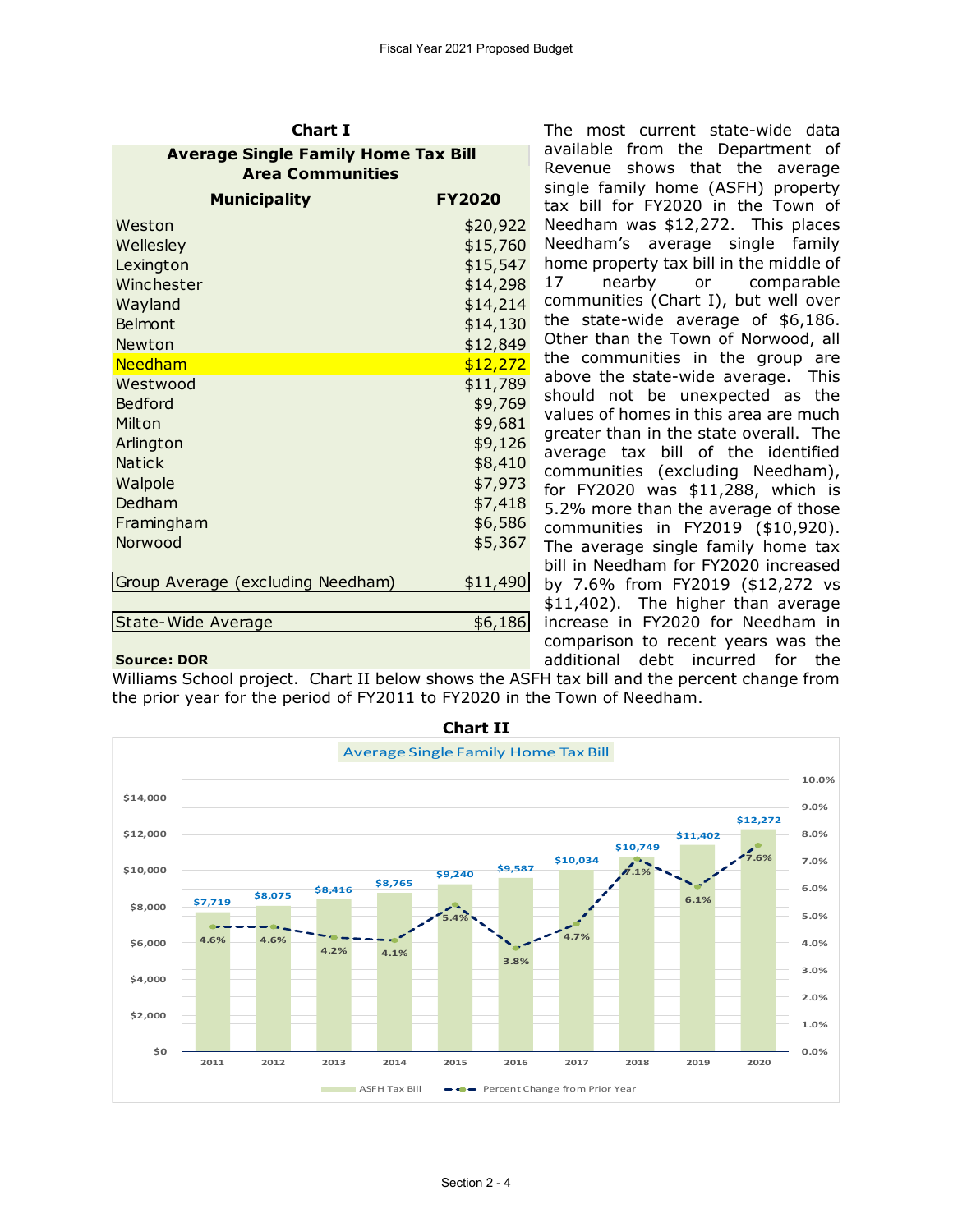## **State Aid**

Most State aid, especially Cherry Sheet aid, is a function of the State budget. The Governor released his FY2021 budget plan on Wednesday, January 22, 2020. We have relied upon the preliminary state aid estimates which were released based on the Governor's spending plan for this budget. The Governor's budget provides for an increase of \$1,056,835 in Chapter 70 aid and \$51,904 more in Unrestricted General Government Aid (UGGA). The increase in Chapter 70 aid for FY2021 represents an increase of 10.1%. We have estimated that \$732,186 of the \$1,056,835 increase in Chapter 70 funds is due to the implementation of full-day kindergarten. During the winter and spring months, the Legislature will review the Governor's budget proposal, and will release its own budget proposal. In past years, such changes to local aid have altered both the amount of aid and the method of distribution.

The Governor's budget is presented to the Legislature, and the House of Representatives reviews it. The House Ways and Means Committee will develop its own recommendations to present to the full House for debate and amendment. After the House adopts a budget plan, it is forwarded to the Senate for a similar process. After the Senate prepares and votes on its budget plan, the House and Senate conference by way of a committee to resolve any differences between the two budgets plans. A single budget document is then presented to the full body of the House and subsequently to the Senate for final debate and vote. The approved budget is then sent to the Governor for approval or veto. During this entire process, amendments are usually made which can alter the amount of aid the Town will actually receive.

| before aujustments. The Governor's budget proposar is subject to review and amendment,<br>and final figures are not expected until late spring. |                  |                        |                  |                  |                              |                |
|-------------------------------------------------------------------------------------------------------------------------------------------------|------------------|------------------------|------------------|------------------|------------------------------|----------------|
|                                                                                                                                                 |                  | State Aid<br>Table 2.4 |                  |                  |                              |                |
| Description                                                                                                                                     | FY2017 Actual    | FY2018 Actual          | FY2019 Actual    |                  | FY2020 Recap FY2021 Estimate | \$ Change      |
| Chapter 70<br><b>School Transportation</b><br>School Construction Assistance                                                                    | 8,671,395        | 9,166,360              | 9,876,152        | 10,451,715       | 11,508,550                   | 1,056,835      |
| Charter School Tuition<br>Charter School Capital                                                                                                | 1,452            | 16,875                 | 25,481           | 21,445           | 7,210                        | (14, 235)      |
| Homeless Transportation                                                                                                                         | 8,836            | 4,016                  | 2,746            |                  |                              |                |
| State Aid for Education                                                                                                                         | 8,681,683        | 9,187,251              | 9,904,379        | 10,473,160       | 11,515,760                   | 1,042,600      |
| Unrestricted General Government Aid<br>Police Career Incentive                                                                                  | 1,678,488        | 1,743,949              | 1,804,987        | 1,853,722        | 1,905,626                    | 51,904         |
| <b>Veterans Benefits</b><br>Chapter 59 Elderly Exemptions                                                                                       | 27,774           | 20,850<br>92,581       | 16,570<br>49,759 | 25,061<br>49,164 | 17,358<br>49,866             | (7,703)<br>702 |
| <b>Exemption Reimbursements</b><br>Public Library Aid                                                                                           | 50,719<br>37,322 | 37,365                 | 37,780           | 39,494           | 40,508                       | 1,014          |
| State Aid for General Government                                                                                                                | 1,794,302        | 1,894,745              | 1,909,096        | 1,967,441        | 2,013,358                    | 45,917         |
| <b>Total Cherry Sheet Aid</b>                                                                                                                   | 10,475,985       | 11,081,996             | 11,813,475       | 12,440,601       | 13,529,118                   | 1,088,517      |
| <b>MSBA Payments</b><br>Other State Payments                                                                                                    | 695,148          | 695,148<br>11,179      | 695,148<br>7,957 | 695,148          | 695,148                      |                |
| Other State Aid                                                                                                                                 | 695,148          | 706,327                | 703,105          | 695,148          | 695,148                      |                |
| <b>Total State Aid</b>                                                                                                                          | 11,171,133       | 11,788,322             | 12,516,580       | 13,135,749       | 14,224,266                   | 1,088,517      |

State aid (Table 2.4) represents approximately 7.1% (Table 2.8) of the total general fund before adjustments. The Governor's budget proposal is subject to review and amendment, and final figures are not expected until late spring.

## **Cherry Sheet Aid**

Cherry Sheet aid comes from the Commonwealth where funds are allocated either through distribution formulas or reimbursement formulas. Distribution formulas often incorporate equity factors such as property wealth, income, and effort. Reimbursement formulas provide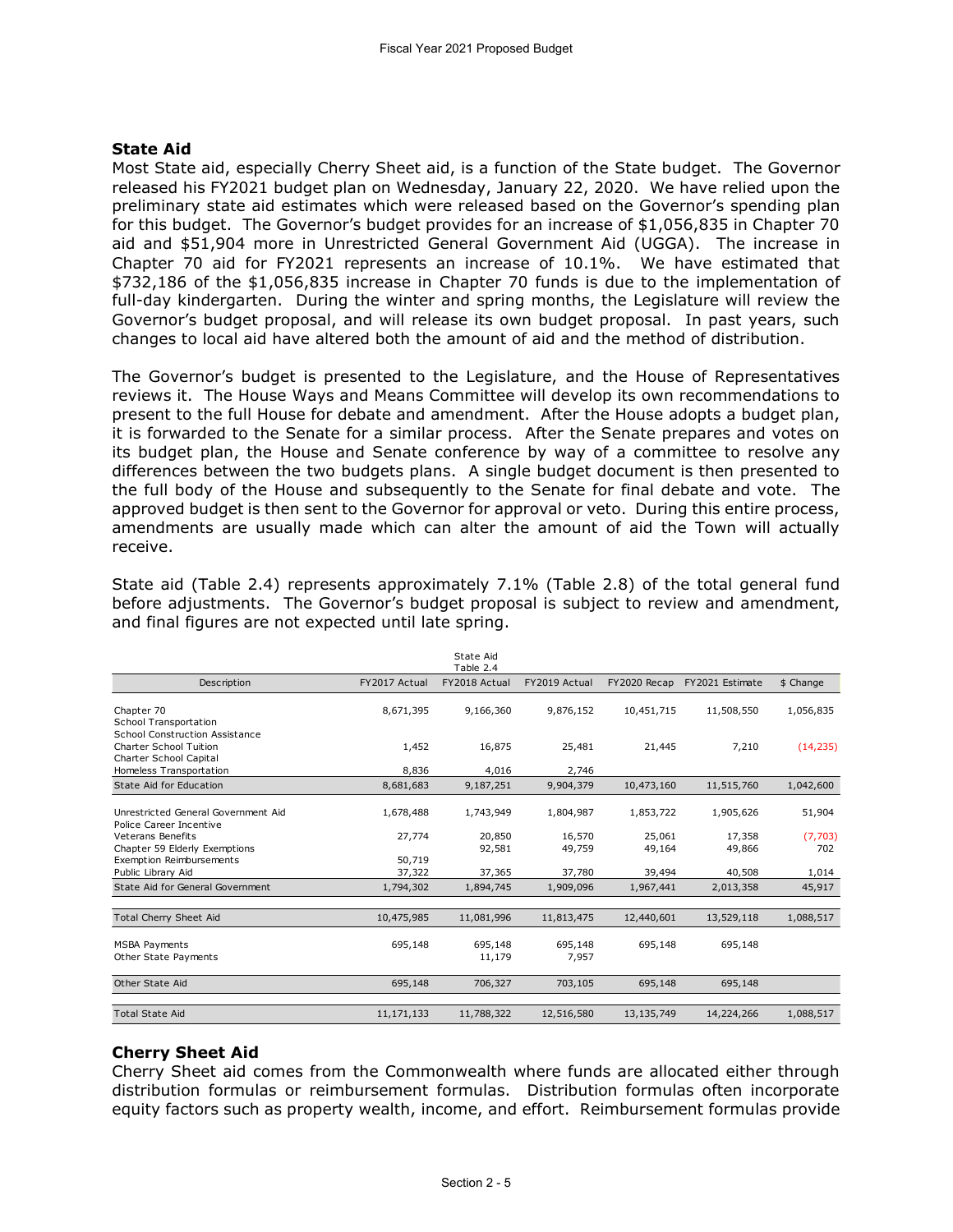full or partial funding for program expenditures or foregone revenues. In addition to reimbursements and distributions, there are also Cherry Sheet programs designated as Offset Items. These items are amounts that constitute categorical aid, i.e., funds that must be spent for specific programs. The funds received under programs designated as Offset Items may be spent without appropriation by the Town for the intended purpose (see Adjustments to General Fund Revenue). All other receipt items on the Cherry Sheet are considered revenues of the Town's general fund and may be spent for any purpose, subject to appropriation. Chart III, shown below, reflects the history of the total amount of Cherry Sheet aid broken out by general and education aid with the annual percentage change in the total for the years FY2011 through FY2020.



**Chapter 70** aid is commonly referred to as general school aid. The State explains that Chapter 70 is a formula aid program that is based on a Foundation Budget that is calculated by the Commonwealth for each school system, which takes into account enrollment, pupil characteristics, inflation, and geographical differences in costs such as wages. The Foundation Budget is what the State has determined to be the minimum spending level for a school system. The formula takes into consideration a community's ability to pay the cost of education based on property values and income. This information is based on equalized property valuation calculated by the Massachusetts Department of Revenue every other year and income data from State tax returns. The State's goal was to ensure that a minimum of 17.5% of the calculated budget for each school system was made up of State aid. This is not 17.5% of what a community may choose to fund.

The Town of Needham saw an increase in Chapter 70 funding every year since FY2011. The Town received \$6,590,957 in FY2011, an increase of \$594,488 or 9.9% more than the prior year. The Town received lower percentage increases annually since FY2011 until FY2020. In FY2012 the Town saw a \$400,763 or 6.1% more, in FY2013 \$642,270 or 9.2% more, and then received \$267,812 more in FY2014 or 3.5%, followed by a \$337,938 increase in FY2015, 4.3%, followed by \$134,050, an increase of 1.6% in FY2016. The distribution from the State in FY2017 was \$297,605 more or 3.6% over FY2016, and FY2018 was \$494,965 over FY2017,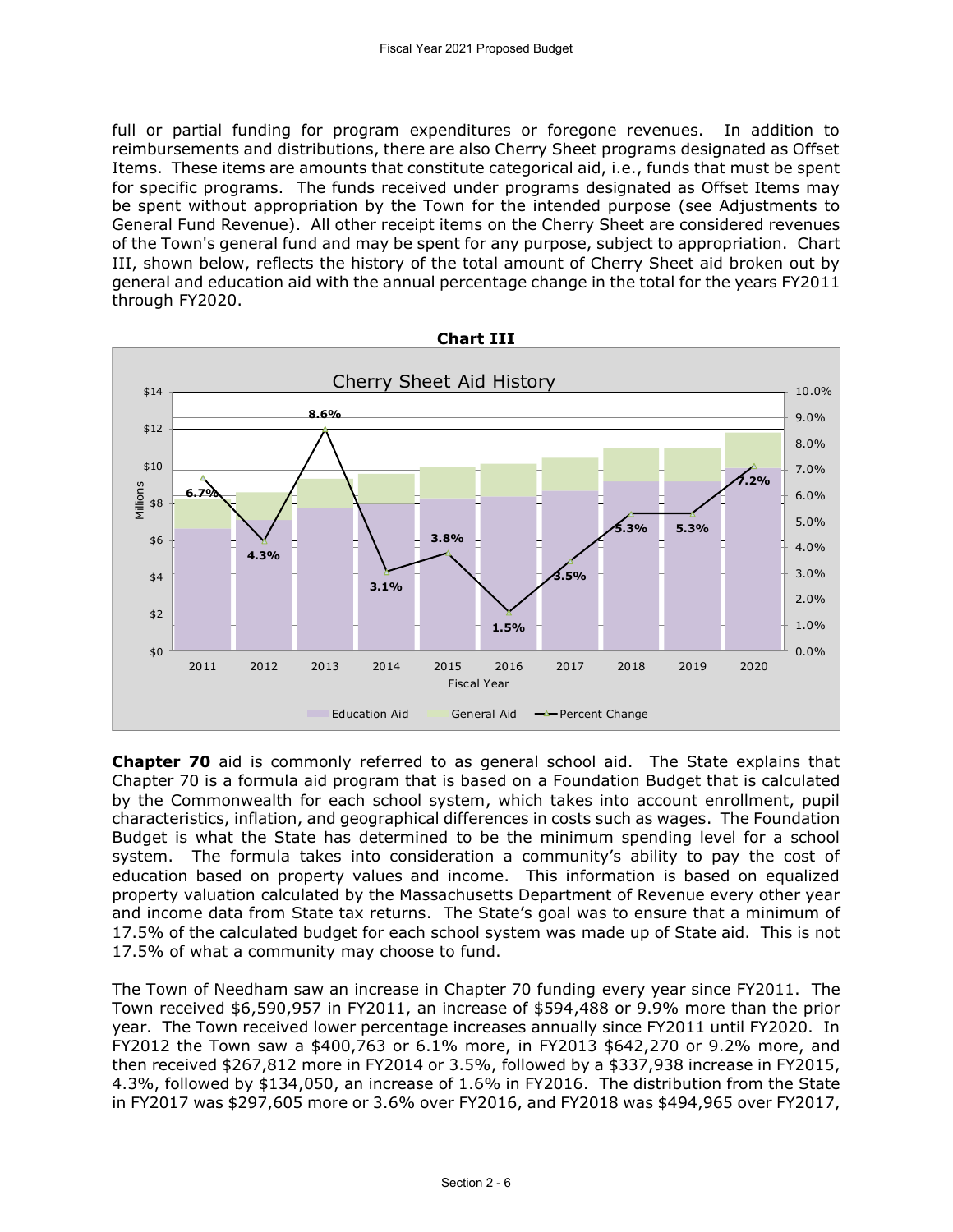an increase of 5.7%. The Town received \$709,792, an increase of 7.7% in FY2019, followed by a budgeted increase of 14.0% or \$575,563 more for FY2020. The State is assuming a significant drop in its revenue growth rate for FY2021 and has lowered its assumption for the new year. However, we have assumed a 10.1% increase for FY2021 because of the additional funds related to full-day kindergarten. Chart IV shows the annual percent change in Chapter 70 aid from FY2011 through FY2020.



The Additional Assistance and Lottery aid programs were consolidated into a new aid category called **Unrestricted General Government Aid (UGGA)** in FY2010. The Town received \$1,678,488 in FY2017, an increase of \$69,199, for FY2018 the Town received \$1,743,949, which was 3.9% more, and in FY2019 the Town received \$1,804,987, a 3.5% increase. The Town is scheduled to receive \$1,853,722 for FY2020 which an increase of is \$48,738 or 2.7% more. The percentage of increase in the distribution has been declining for several years. However, based on the Governor's submitted budget for the coming year, we have assumed a 2.8% increase for FY2021 or \$1,905,626.

The total for all the **other Cherry Sheet aid** programs that have been identified for Needham - charter school tuition, homeless transportation reimbursements, veterans' benefits, property tax exemption reimbursements, and aid to public libraries totaled \$132,803 for FY2019; however, the Town received a total of \$132,336. The State has estimated the total payment for these categories to the Town for FY2020 is \$135,164. The Governor's FY2021 budget provides a total of \$114,942 to Needham, which is a decrease of \$20,222 or 15.0% from the current year.

The Town is also expecting the 13th annual contract assistance payment for the Broadmeadow School project. The payment was decreased from \$745,381 to \$695,148 in FY2014. The decrease reflected lower interest expense the Town realized when it issued refunding bonds on the then existing Broadmeadow School project bonds. The reduction allowed the **Massachusetts School Building Authority** (MSBA) to capture its share of the lower debt costs. The MSBA will continue making payments for its share of the school project at **\$695,148** annually through FY2024, the last year of the bond. The payment is applied as a credit against the annual debt service for the Broadmeadow School and hence reduces the amount that is paid on the property tax bill (see Table 2.3.2).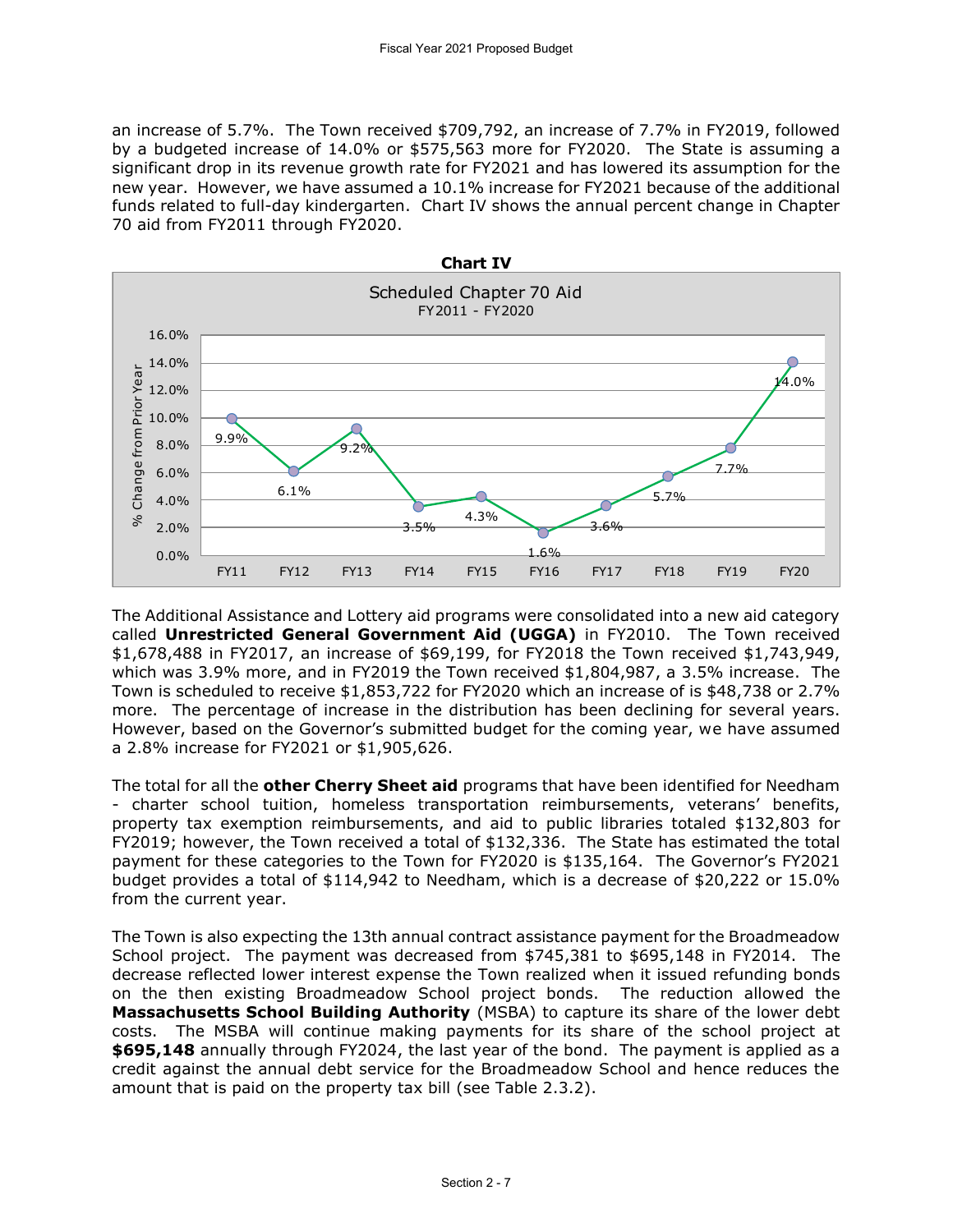## **Local Receipts**

Our time-honored approach of conservatively estimating local receipts is based on a target range. Our goal is to have a local estimate total, by the time the tax rate is sent to the Department of Revenue (DOR) for review, which is less than 80 percent of the prior year's actual receipts excluding non-recurring revenue. The Solid Waste Enterprise Fund was dissolved by a vote of Town Meeting under Article 49 of the 2018 Annual Town Meeting. The dissolution became effective in FY2021. As a result, the recycling and solid waste disposal expenditure activities are now part of the General Fund operating budget, and conversely, the related revenues are now included in the General Fund. The FY2021 estimate, excluding nonrecurring revenue, is approximately 88% of the 2019 actual receipts.

We prepare the projections of local receipts by comparing FY2019 estimated receipts to actual receipts; FY2019 actual receipts to FY2018 actual receipts, FY2020 estimated receipts to the FY2019 actual receipts and FY2020 year-to-date numbers. We also look at trend lines over three and five years. The Department of Revenue will only allow a community to forecast local revenue up to the level of collection in the previous fiscal year. Under certain circumstances and with appropriate documentation, the Department of Revenue may allow a community to exceed its prior year actual revenue, e.g., for establishing a new fee or significantly increasing an existing fee or charge. During this analysis, the FY2020 estimated receipts were revised. The initial FY2020 local receipt estimate was \$12,735,256 and when the Town submitted its revenue estimate to the Department of Revenue the local receipt estimate was increased to \$13,209,000. As the year progresses, further analysis of collections will be performed to determine if fiscal year 2020 activity demonstrates a trend that deviates from projections. It is also important to note that if certain budgetary reductions are made to departments that generate or manage the collection of receipts, the estimate may need to be revisited.

Consequences of overly aggressive local receipt estimation include a reduction in the margin between budgeted and actual receipts to cover unanticipated drops in other revenue sources and unexpected increases in expenses (particularly non-appropriated costs), and lower Free Cash certification for the future year than would otherwise be possible. A tighter margin could also negatively impact the Town's credit rating, and hence increase borrowing costs for the Town and consequently higher tax bills for residents.

|                              |               | Local Receipts<br>Table 2.5 |               |              |                 |           |
|------------------------------|---------------|-----------------------------|---------------|--------------|-----------------|-----------|
| Description                  | FY2017 Actual | FY2018 Actual               | FY2019 Actual | FY2020 Recap | FY2021 Estimate | \$ Change |
| Motor Vehicle Excise         | 5,701,527     | 5,910,555                   | 6,138,951     | 5,200,000    | 5,400,000       | 200,000   |
| Other Excise                 | 1,571,497     | 1,543,308                   | 1,901,101     | 1,435,000    | 1,685,000       | 250,000   |
| Penalties & Interest         | 461,096       | 457,279                     | 397,594       | 225,000      | 225,000         |           |
| Payment in Lieu of Tax       | 124,308       | 131,587                     | 110,088       | 50,000       | 50,000          |           |
| Solid Waste Fee              |               |                             |               | 795,050      | 990,000         | 194,950   |
| Charges for Services         | 1,738,167     | 2,224,465                   | 2,285,167     | 1,818,000    | 1,825,000       | 7,000     |
| Fees                         | 174,890       | 233,523                     | 246,976       | 184,800      | 220,000         | 35,200    |
| Rents                        | 166,392       | 215,852                     | 190,393       | 160,000      | 160,000         |           |
| School Income                | 42,956        | 36,195                      | 15,212        | 12,000       |                 | (12,000)  |
| Library Department Income    | 39,799        | 17,002                      |               |              |                 |           |
| Recreation Department Income | 243,016       | 310,891                     | 518,004       | 410,000      | 465,000         | 55,000    |
| Other Department Income      | 406,582       | 342,747                     | 481,601       | 432,050      | 432,000         | (50)      |
| Licenses & Permits           | 4,477,430     | 2,603,017                   | 2,590,858     | 1,934,000    | 2,050,000       | 116,000   |
| Special Assessments          | 4,933         | 3,534                       | 1,277         | 500          |                 | (500)     |
| Fines & Forfeits             | 144,713       | 187,560                     | 205,399       | 152,000      | 185,000         | 33,000    |
| Investment Income            | 278,831       | 434,319                     | 979,649       | 400,000      | 675,000         | 275,000   |
| Medicaid Reimbursement       | 194,935       | 207,679                     | 180,672       |              |                 |           |
| Miscellaneous Income         | 14,771        | 4,169                       | 885           | 600          | 600             |           |
| Nonrecurring Income          | 29,562        | 305,739                     | 282,956       |              |                 |           |
| Total                        | 15,815,404    | 15,169,422                  | 16,526,784    | 13,209,000   | 14,362,600      | 1,153,600 |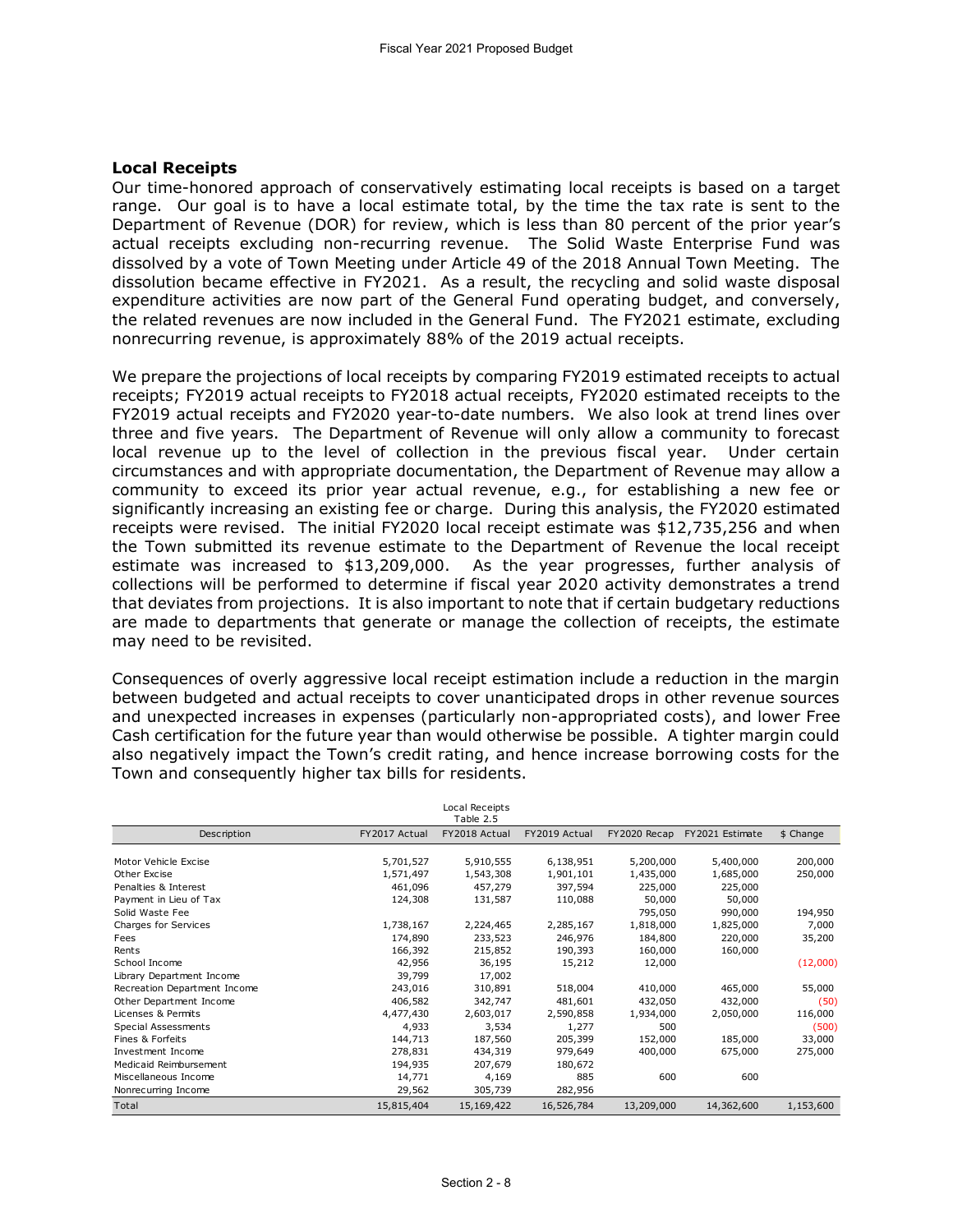Local receipts represent approximately 7.2% (Table 2.8) of the total general fund before adjustments. Local receipts consist of items such as other taxes and excises, licenses, permits, and penalties, fines and forfeitures, investment income, and income from departmental activities and services. The budget estimate for FY2021 of **\$14,362,600** (Table 2.5) is an increase of \$1,153,600 or 8.7% from the revised FY2020 budget of \$13,209,000. When completing the tax rate setting process, we reduced some of the estimates and increased others for the FY2020 receipts based on FY2019 results and trends. The total was within the target range for estimating.

The three major sources of local receipts, which made up more than 71% of total receipts over the last four years (see chart next page), are Motor Vehicle Excise, License and Permits, and Charges for Services. Year after year motor vehicle excise tax is the major local revenue source accounting for as much as 44% of the total local receipts in a given year and the average percentage over the 2016 – 2019 time period was 39%. Therefore, an overestimation of this revenue will have negative impact on the Town's position. The three receipt types are all impacted by the economy, locally and nationally.

All vehicle owners who have their vehicles registered in the Commonwealth of Massachusetts pay an annual **Motor Vehicle Excise** tax to the community in which the vehicle is principally garaged. The Registry of Motor Vehicles provides listings several times during the year with the vehicles that are registered in Needham, along with the value for each. The vehicle values are the manufacturers' list prices for vehicles in their year of manufacture. The present market value, price paid, and/or condition are not considered for excise tax purposes. The excise tax law establishes its own formula for valuation for state tax purposes whereby only the manufacturer's list price and the age of the motor vehicle are considered. In the year preceding the model year of the vehicle - brand new car released before model year the value is 50%; in the model year the value is 90%; in the second year the value is 60%; in the third year the value is 40%; in the fourth year the value is 25%; and in the fifth and succeeding years the value is 10%. The Town relies on this information to calculate and issue excise bills. The motor vehicle excise tax rate is set by State law at \$25 per \$1,000 valuation. The rate is uniform throughout the Commonwealth.

We have assumed approximately a 3.8% increase or \$200,000 over the FY2020 revised estimate of \$5.2 million. Motor vehicle excise receipts for FY2021 are projected at **\$5.4 million**. This is a revenue source that we continue to monitor closely. We do not anticipate increasing this revenue estimate any higher because a negative swing with this revenue item can have a notable impact on Free Cash.

In 1986, the Town of Needham adopted a local option room excise tax at 4%; the Town adopted the State-allowed rate of 6% which became effective January 1, 2010. Hotels, motels, and certain other establishments collect this excise on the taxable portion of rents they collect. The businesses remit the funds to the State. The State sends payments to the Town during the year, which is accounted for as **Other Excise** under the local receipts group. The Town of Needham also accepted the 0.75% local option meals excise effective January 1, 2010. The local establishments report and remit the meals tax to the Department of Revenue (DOR). Collections from both the room excise and the meals excise had been positive and growing but saw some unexpected declines. The revenue declined slightly in FY2017, as anticipated, to \$1,571,497. However revenue declined again for FY2018 with total receipts of \$1,543,308 – even with a new hotel opening. However, revenues did recover in FY2019 with \$1,901,101 received. There are now three fully operational hotels in Needham. As a result, we increased the FY2020 estimate from \$1,360,000 to \$1,435,000. We have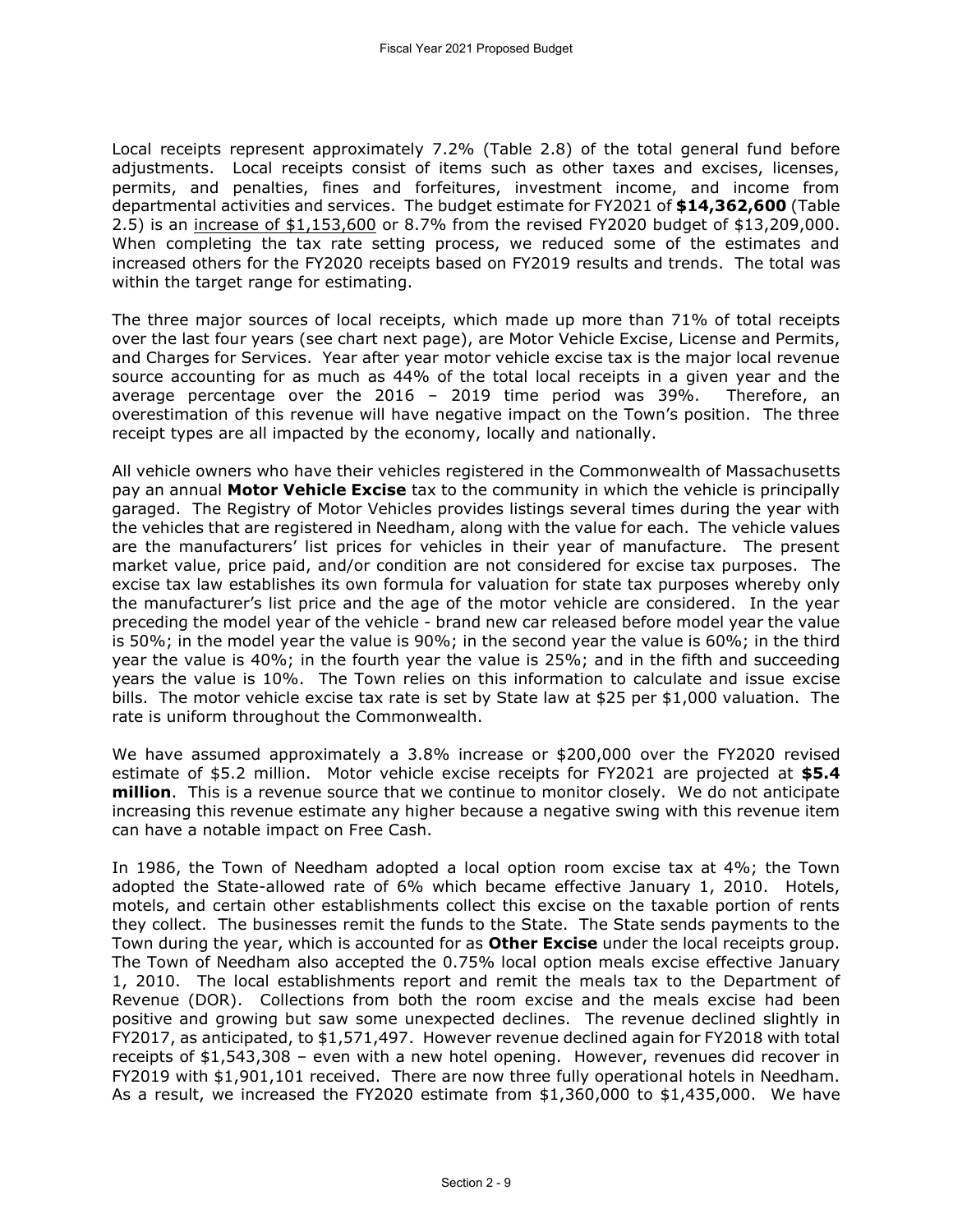assumed an increase of \$250,000 for FY2021 at **\$1,685,000**. The estimate is 89% of the FY2019 actual income.



The **Penalties & Interest** category includes penalties charged for the late payment of real estate and motor vehicle excise bills, tax lien redemptions, and interest accrued on deferred taxes. The fluctuations in actual collections reflect the unpredictability of the timing of payments, particularly settlements on deferred taxes and tax title accounts. The estimate for FY2021 is **\$225,000**, the same amount as the estimate for FY2020. This represents approximately 57% of the FY2019 actual. The noticeable decline in revenue for FY2017 (\$461,096) from the prior year was due to the collection on some long overdue accounts during FY2016. The FY2018 actual (\$457,279) was less than FY2017 actual, and the FY2019 collection continued to decline with \$397,594 . This is a revenue source which can have major swings from year to year.

**Payment In Lieu of Tax** is a voluntary payment made by certain tax-exempt entities. The Town received \$124,308 in FY2017 which increased to \$131,587 in FY2018, but then declined in FY2019 to \$110,088. With a continued uncertainty with Federal funding, payments from the Needham Housing Authority may be impacted. The Town also receives an annual amount from the Hospital that is paid in installments. The Town and the Hospital executed a new PILOT agreement in June 2018. The **\$50,000** revenue estimate for FY2021 is the same as budgeted for FY2020. This is approximately 45% of the FY2019 receipts.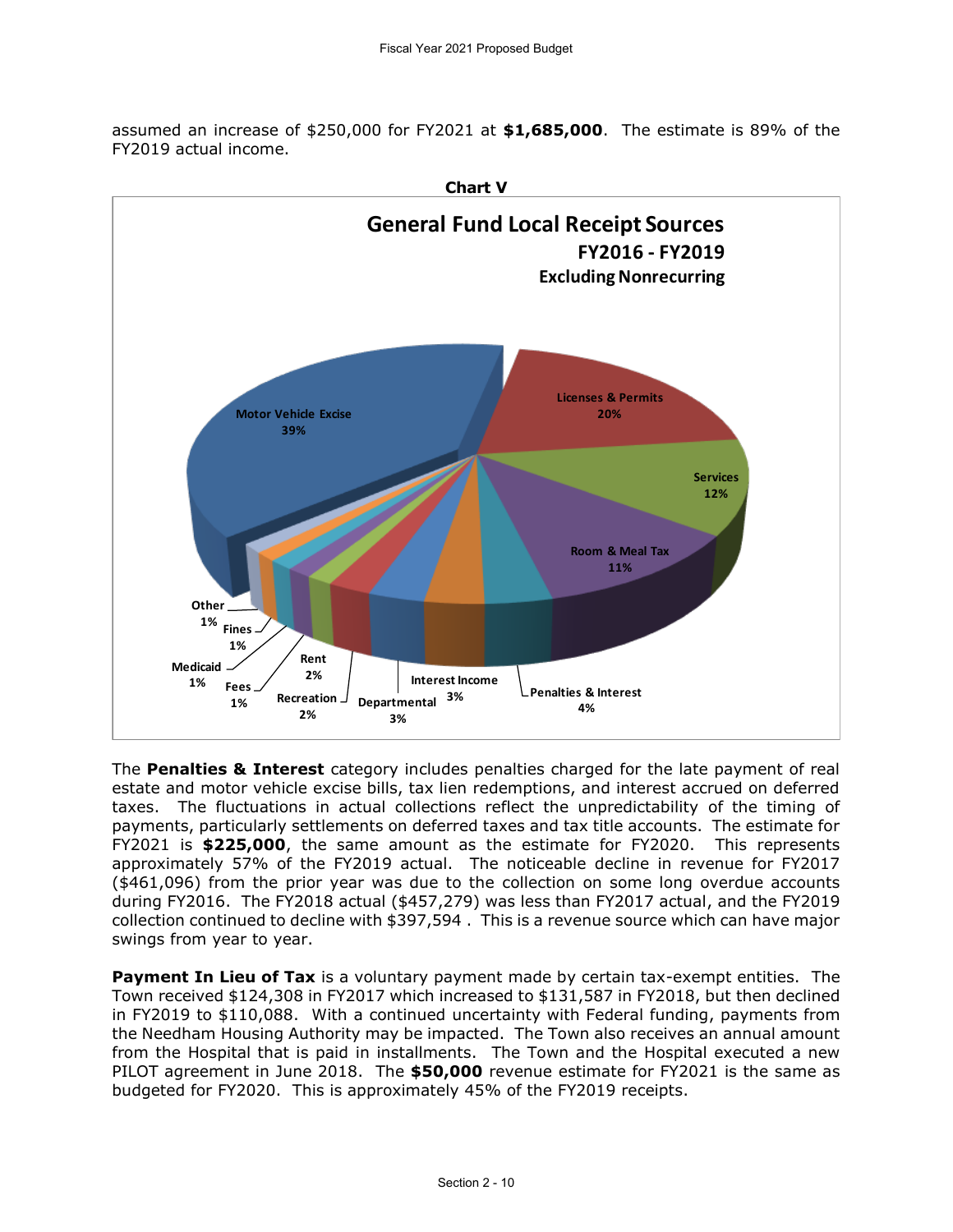**Solid Waste Fees** are the charges and fees collected for the disposal of solid waste and other items. This will be the second year that this revenue is part of the General Fund. The estimate for FY2020 was lowered from the original estimate of \$965,000 to \$795,050 because actual revenues collected by the enterprise fund during FY2018 were lower than anticipated. However, actual revenue collections for the first six months of FY2020 have improved and support increasing the estimate for FY2021 which is estimated at **\$990,000**.

The category of **Charges for Services** includes charges for ambulance services, certain parking revenue, and charges by the DPW. This revenue also includes solar electric payments the Town receives from Eversource for power generated by the solar array at the former landfill. The Town began receiving payments for power in the later part of FY2016. The Town pays Tesla d/b/a Solar City (producer of the power) appropriately \$0.09 per kWh of electricity produced. We have calculated the revenue estimate from the sale of solar power to be \$820,000 based on an average price of \$0.18 per kWh, the same as the estimate for FY2020. The total estimated income from the various charges and solar revenue for FY2021 is **\$1,825,000**, an increase of \$7,000 over the revised estimate of \$1,818,000 for FY2020; the original estimate was \$1,675,000. The estimate for FY2021 is approximately 80% of the FY2019 actual revenue.

The Town collects various **Fees** which include returned checks, FID cards, administrative fees for details, and Registry of Motor Vehicle license and registration non-renewal releases. The total collected in FY2017 was \$174,890 which increased to \$233,523 in FY2018, and then increased to \$246,976 for FY2019. Based on this activity, we increased the FY2020 estimate to \$184,800 from the original estimate of \$170,000. The estimate for FY2021 is higher by \$35,200 to **\$220,000** which is approximately 89% of the FY2019 actual.

**Rental Income** is collected on a lease with the Needham Golf Club. The Town has a long term lease with the Needham Golf Club (NGC) which runs for twenty years. The land which the NGC leases is considered taxable. The Town also has a rental agreement with Tesla for use of the former landfill site where the solar panels are located. The Town also collects rent on the use of Town facilities such as Powers Hall. Total rental income for FY2017 was \$166,392, which increased to \$215,852 for FY2018, followed by a decrease with \$190,393 for FY2018. We have held the FY2021 estimate level dollar at **\$160,000** revised estimate for FY2020. The estimate for FY2021 is approximately 84% of the FY2019 actual income.

**School Income** generated by the School Department for tuitions received began in FY2016. Most all revenue received by the School Department from its activities is accounted through revolving funds and special revenue accounts and is not available for general governmental purposes. The School Department turned in \$42,956 for FY2017, \$36,195 for FY2018, and \$15,212 for FY2019. The Town lowered its FY2020 estimate from \$30,000 to \$12,000. However, based on current trends, we are estimating no revenue for FY2021.

**Library Income** has been declining year over year. One of the reasons is that the fine revenue is now accounted for under the fines and forfeits receipts category (effective mid FY2018). However, revenue from the library has been declining overall, in great part because fewer fines are being incurred by patrons. The revenue collected in FY2013 was \$57,510, but decreased to \$54,421 for FY2014, and was even lower for FY2015 at \$52,905, and dropped significantly in FY2016 to \$42,121, and continued its decline in FY2017 to \$39,799. The actual receipts recorded for FY2018 was \$17,002, and no revenue under this category was reported for FY2019. The Library does still collect fines, but those funds are no accounted for under the Fines and Forfeits account. As a result, we revised the original FY2020 estimate from \$15,000 to zero and estimate no revenue for FY2021.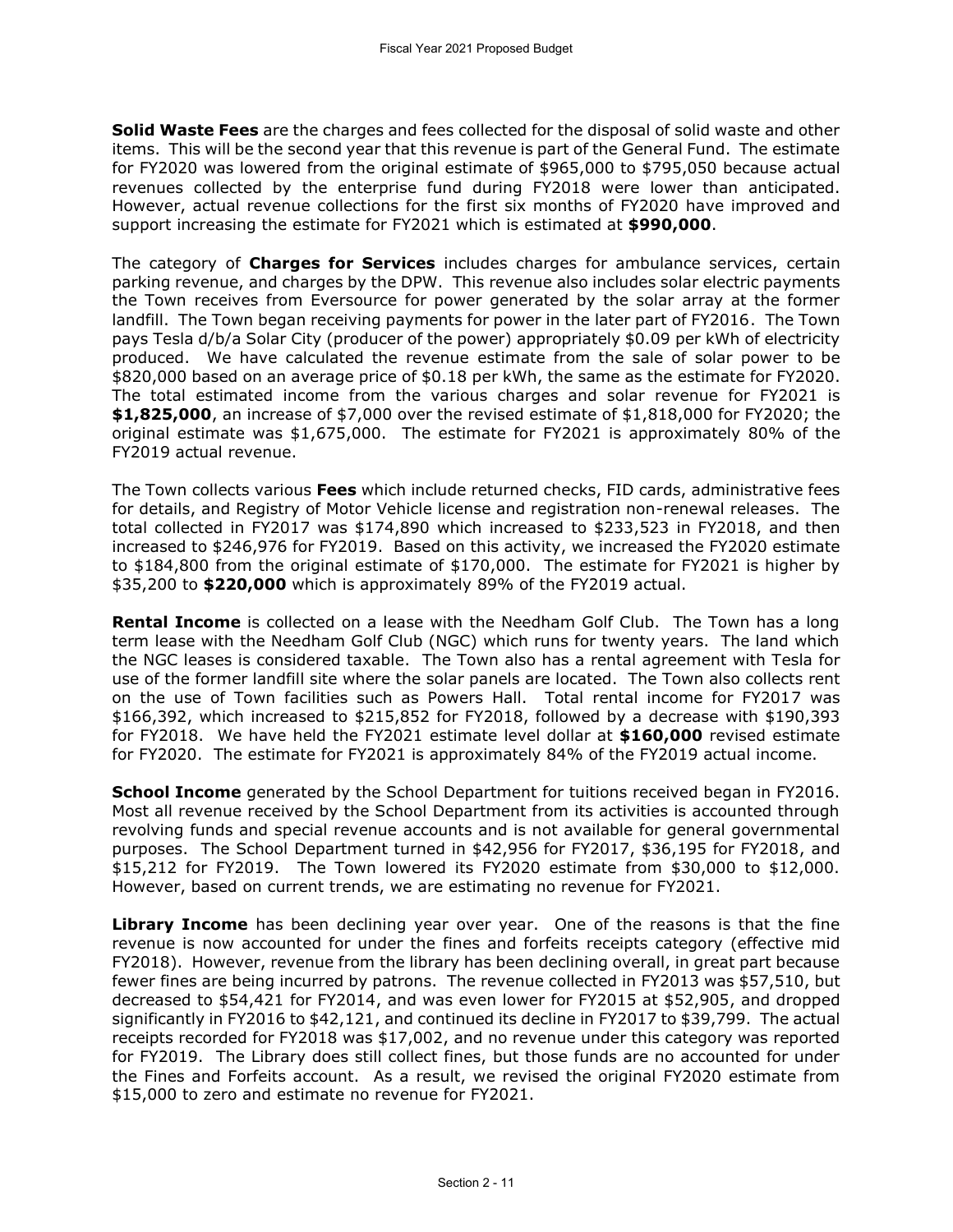**Recreation** fees are collected by the Park and Recreation Department for Rosemary Pool, summer programs, and rental of fields. Other Park and Recreation programs are accounted for separately in a revolving fund. The Rosemary Pool opened late in the summer of 2018. However, even with the late opening receipts increased to \$310,891 for FY2018 compared to the \$243,016 collected during FY2017. Rosemary Pool receipts accounted for \$127,511 of the total collections in FY2018. The FY2019 actual receipts totaled \$518,004. The FY2020 estimate was increased from \$275,000 to \$410,000. The estimate for FY2021 has been increased to **\$465,000** or \$55,000. The estimate for FY2021 represents approximately 90% of the FY2019 actual.

**Other Department Income** includes revenue collected by the various Town departments, which are not properly accounted for in the other accounts. This would include amounts received by planning and conservation departments. The total receipts for FY2017 were \$406,582, which declined in FY2018 to \$342,747, but increased to \$481,601 for FY2019. The FY2020 budget estimate was increased slightly from \$430,000 to \$432,050 For FY2021, we have set the estimate at **\$432,000**. This estimate is approximately 90% of the FY2019 actual.

The category of **Licenses and Permits** includes licenses issued by the Select Board and Town Clerk, and permits issued by the Building, Fire, and Health Departments. Actual receipts in FY2017 were \$4,477,430 which was a record. FY2018 saw a very significant decrease by more than 58% to  $$2,603,017$  and saw a decline in FY2019 as well to  $$2,590,858$ . This is reflective of the great variability in the permitting of projects and the timing of when construction begins. The estimate for FY2020 is \$1,934,000. We have increased the FY2021 budget estimate to **\$2,050,000.** The estimate is 79% of the FY2019 actual.

**Special Assessments** are usually one-time or series events and are projected as they become known.

The category of **Fines and Forfeits** includes parking ticket and court fines, and now library fines. Revenue in this category has fluctuated due to staff resources over the years. The revenue in FY2017 was \$144,713, which increase in FY2018 \$187,560, and then to \$205,399 for FY2019. The increases were due in part to the inclusion of library fines. The FY2020 estimate was increased from \$120,000 to \$152,000 during the December 2019 review update. The FY2021 estimate has been increased to **\$185,000,** approximately 90% of the FY2019 actual.

**Investment (Interest) Income** has been a volatile revenue stream over time (see table IV). Indeed, the original estimate for FY2012 of \$325,000 had to be reduced to \$150,000, yet the total for the year came in at \$103,130. The FY2013 original estimate of \$150,000 was dropped to \$80,000 which we believed was as low as the revenue could drop; the actual income was \$84,803. The original estimate for FY2014 was \$80,000, but given the FY2013 actual income, the estimate was revised downward to \$67,500, and as noted, actual income came in at \$77,523. In FY2015, we saw interest income increase for the first time in several years with \$101,273, and FY2016 increased to \$111,638, and more than doubled for FY2017 at \$278,831. FY2018 saw total General Fund interest earning of \$434,319. The FY2019 actual interest earnings were significantly higher with \$979,649, a level not seen since the 2000's. Consequently, the FY2020 estimate was increased from the initial budget estimate of \$300,000 to \$400,000. We have increased the estimate for FY2021 as well by \$275,000 to **\$675,000**. This represents approximately 69% of the FY2019 actual.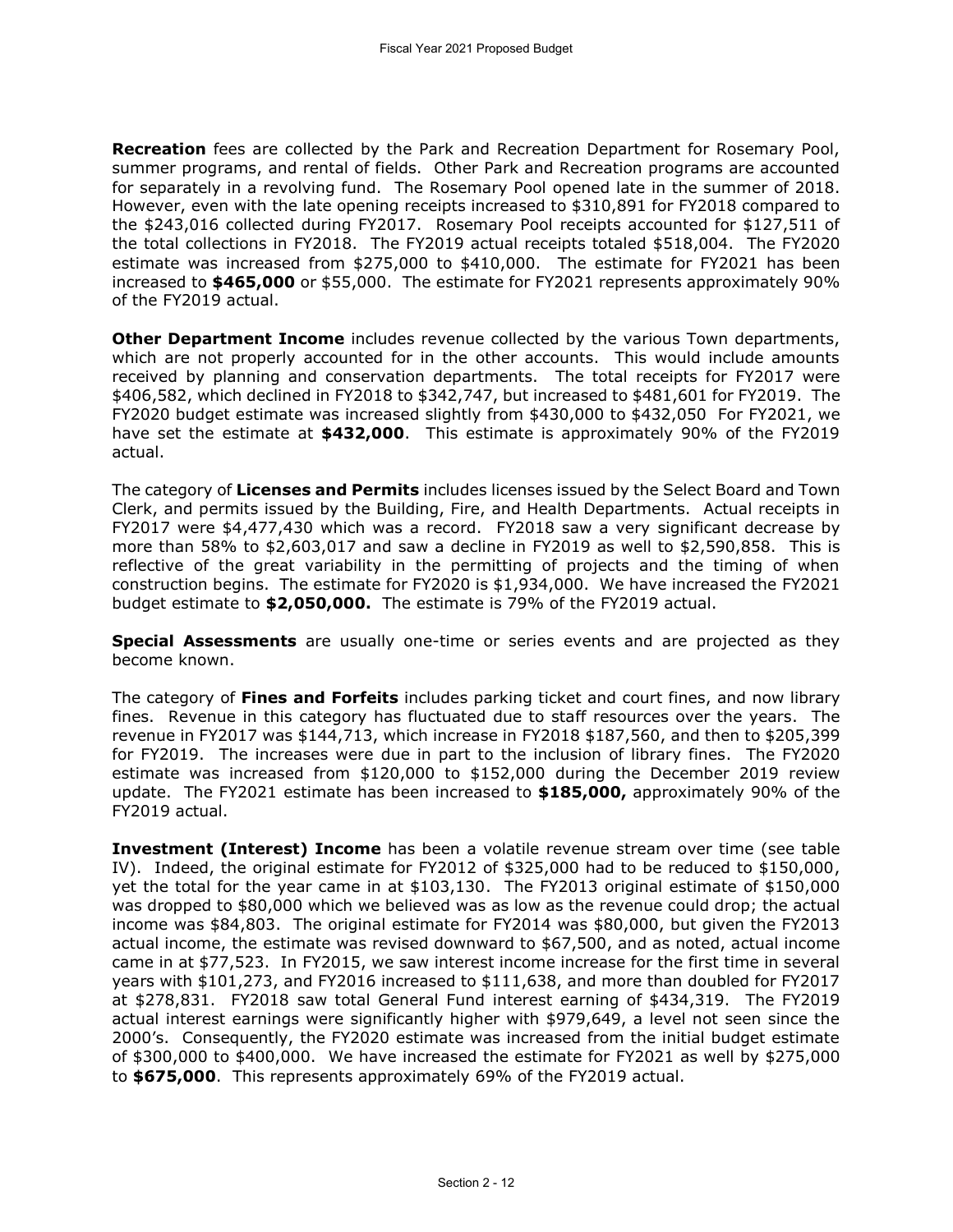|        | General Fund Interest Income |        |                 |        |           |        |           |  |  |  |  |
|--------|------------------------------|--------|-----------------|--------|-----------|--------|-----------|--|--|--|--|
| Fiscal |                              | Fiscal |                 | Fiscal | Interest  | Fiscal | Interest  |  |  |  |  |
| Year   | Interest<br>Interest<br>Year |        | Year            |        | Year      |        |           |  |  |  |  |
| 2012   | \$103,130                    | 2014   | \$77,523        | 2016   | \$111,638 | 2018   | \$434,319 |  |  |  |  |
| 2013   | \$84,803                     | 2015   | $$101,273$ 2017 |        | \$278,831 | 2019   | \$979,649 |  |  |  |  |

**Chart VI** General Fund Interest Income

**Medicaid and Miscellaneous Income** Medicaid reimbursement has been at times, very significant revenue, but often fluctuates from year to year. In FY2013 the Town received \$203,297 in Medicaid revenue, and then saw a significant drop in FY2014 to \$73,511 – a drop of more than 63% from the prior year. Medicaid increased to \$211,056 in FY2015, but declined in FY2016 to \$176,672. Revenue in FY2017 was higher at \$194,935 and increased to \$207,679 for FY2018. The actual revenue for FY2019 was \$180,672. However, with the uncertainty with Federal revenue in this area, and the reliance on the guidance provided by the Department of Revenue, we made no estimate for FY2020, nor an estimate for FY2021. For recurring miscellaneous income, we have kept the estimate for FY2021 at **\$600**, the same as the revised estimate for FY2020.

Medicaid Reimursements

| Fiscal | Interest  | Fiscal | Fiscal<br>Interest<br>Interest |      | Fiscal    | Interest |           |
|--------|-----------|--------|--------------------------------|------|-----------|----------|-----------|
| Year   |           | Year   |                                | Year |           | Year     |           |
| 2012   | \$134,618 | 2014   | \$73,511                       | 2016 | \$176,672 | 2018     | \$207,679 |
| 2013   | \$203,297 | 2015   | \$211,056                      | 2017 | \$194,935 | 2019     | \$180,672 |

**Nonrecurring Income** represents funds that may be received but are not expected to reoccur, e.g., one-time grants, financial assistance for an event, etc. In FY2017, the Town received a total of \$29,562 in nonrecurring receipts. The largest receipt was from the sale of surplus equipment totaling \$7,110, and \$22,452 from various refunds and recoveries received by the Town and School departments. The Town recorded \$305,739 in nonrecurring receipts for FY2018. The largest receipt was from the sale of surplus equipment of \$166,612. The second largest amount was from the recapture of tailings and void checks from prior years totaling \$111,324. The Town received a refund from LifePlus in the amount of \$13,961. The balance of the nonrecurring receipts of \$13,842 represents various refunds, recoveries, and one-time monies received by the Town and School departments. During FY2019 the Town collected \$282,956 that was classified as nonrecurring receipts. The largest receipt was \$113,549 rebate from Public Power for prior year assessments. The sale of surplus equipment generated \$81,000. The Town Treasurer recovered tailings and other credits from old accounts which totaled \$37,015. The balance of the nonrecurring receipts of \$51,392 represents various refunds, recoveries, and one-time monies received by the Town. There is

| represents various returnus, recoveries, and one-time momes received by the Town. There is<br>no estimate for miscellaneous nonrecurring receipts for fiscal 2020. |                                         |                                         |                                         |                                         |                                     |  |  |  |  |  |
|--------------------------------------------------------------------------------------------------------------------------------------------------------------------|-----------------------------------------|-----------------------------------------|-----------------------------------------|-----------------------------------------|-------------------------------------|--|--|--|--|--|
|                                                                                                                                                                    | Table 2.6                               |                                         |                                         |                                         |                                     |  |  |  |  |  |
| FY2017 Actual                                                                                                                                                      | FY2018 Actual                           | FY2019 Actual                           | FY2020 Recap                            | FY2021 Estimate                         | \$ Change                           |  |  |  |  |  |
| 118,424,863<br>10,475,985<br>15,785,842                                                                                                                            | 125,558,932<br>11,081,996<br>14,863,683 | 132,419,594<br>11,813,475<br>16,243,828 | 139,427,393<br>12,440,601<br>13,209,000 | 148,190,771<br>13,455,812<br>14,362,600 | 8,763,378<br>1,015,211<br>1,153,600 |  |  |  |  |  |
| 144,686,690                                                                                                                                                        | 151,504,610                             | 160,476,898                             | 165,076,994                             | 176,009,183                             | 10,932,189                          |  |  |  |  |  |
|                                                                                                                                                                    |                                         |                                         | General Fund Recurring Receipts         |                                         |                                     |  |  |  |  |  |

# **Other Available Funds**

Other available funds  $($1,109,397)$  represent 0.6% (Table 2.8) of the total general fund before adjustments and offsets. Projections of reserves follow past budget methodology. The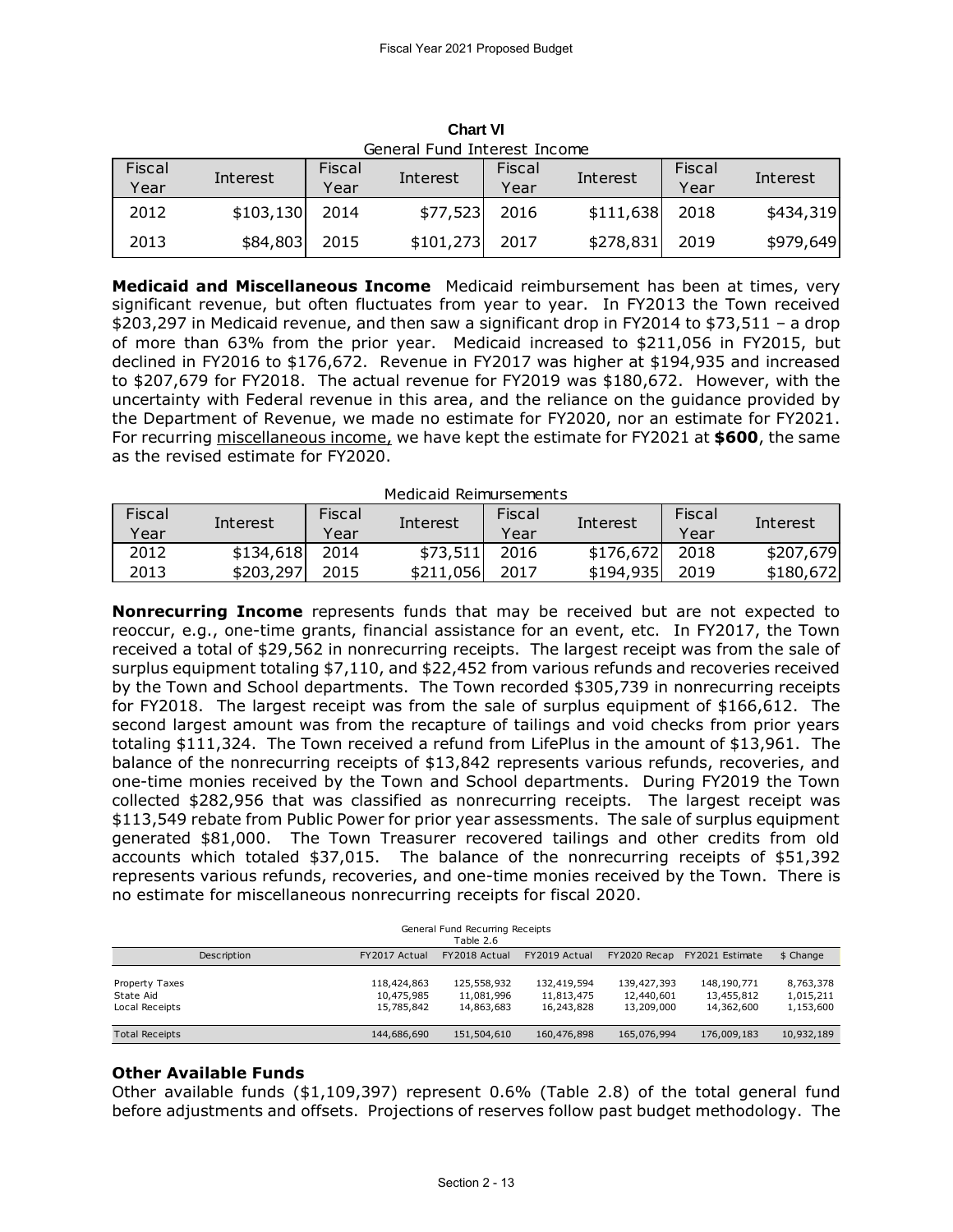uses of the funds are based on historical uses of these funds. The three available funds that have been recurring are Debt Exclusion Offsets, Overlay Surplus, and until FY2018, the Parking Meter Fund. Other available funds are correlated to expenses. These funds must be specifically identified by Town Meeting in the motion in order to be used.

**Debt Exclusion Offset** is an amount equal to the amortized value of a premium that may have been received on a debt-excluded bond or note and is spread over the life of the loan. The offset reduces the amount of the excluded debt service that is raised on the tax levy. The amount for FY2021 is \$96,057.

**Overlay Surplus** is generated when it is determined that all claims for abatements and exemptions on property tax levies of a particular fiscal year have been resolved, and uncollected taxes for the year have been secured with a tax taking lien filed with the Registry of Deeds or Land Court, depending upon the type of property, leaving a balance in the overlay account. Previously each fiscal year required its own overlay account, but with the passage of Municipal Modernization Act several years ago, all individual overlay accounts were combined into a single account. However abatement and exemption activity is still tracked on a fiscal year basis. The change eliminates the need for a year by year reconciliation of the abatement recordings and provides greater flexibility to satisfy valid claims for adjustment of taxes. From time to time the Board of Assessors may vote to release funds from the overlay fund, which then is considered a surplus and may be used as a funding source by Town Meeting during the year that the surplus is declared. Any funds declared as surplus and not appropriated by Town Meeting will be closed out to fund balance and will contribute to the Free Cash certified in the following fiscal year. We have planned on the use of \$1,000,000 to fund appropriations. Per state statute, the Board of Assessors must formally vote to release any determined surplus before it is available for appropriation.

The **Parking Meter Fund** is reserved for appropriation and the revenues are derived from parking meters, which under State Law must be used for parking-related purposes. With the passage of the Municipal Modernization Act, parking meter receipts collected after November 7, 2016 are now considered General Funds. The Act allows the Town to reestablish the Parking Fund, but this budget plan does not contemplate such action. Therefore, there was no transfer to the operating budget for FY2019, FY2020, or planned for FY2021. Parking meter receipts have been part of the General Fund local receipts category since the 2016 change.

Other available funds in prior years have included items such as unexpended balances of prior warrant articles, grants, and general and dedicated reserves. The budget plan assumes the use of \$13,340 from the **unexpended balances** for an anticipated capital project.

## **Free Cash**

Free Cash balance is largely a function of actual revenue collections in excess of estimates and expenditures less than appropriations. Given the nature of Free Cash, it should not be depended upon as an operating revenue source, but rather a supplemental source. We have taken deliberate steps to reduce the level of Free Cash that is used to support ongoing operating expenses, and recommend using it to improve reserves, invest in capital assets, support one-time or short duration programs, or as a temporary funding source for recurring expenses if an increase in recurring revenue is anticipated.

The Free Cash has not yet been certified for FY2020, but for this budget plan, we have assumed **\$9,000,000**. This represents 4.5% of the total general fund before adjustments and offsets. This is a decrease of \$1,337,871 from the amount that was used for the current year. The certified Free Cash in FY2019 was \$10,387,871 of which \$10,337,871 was used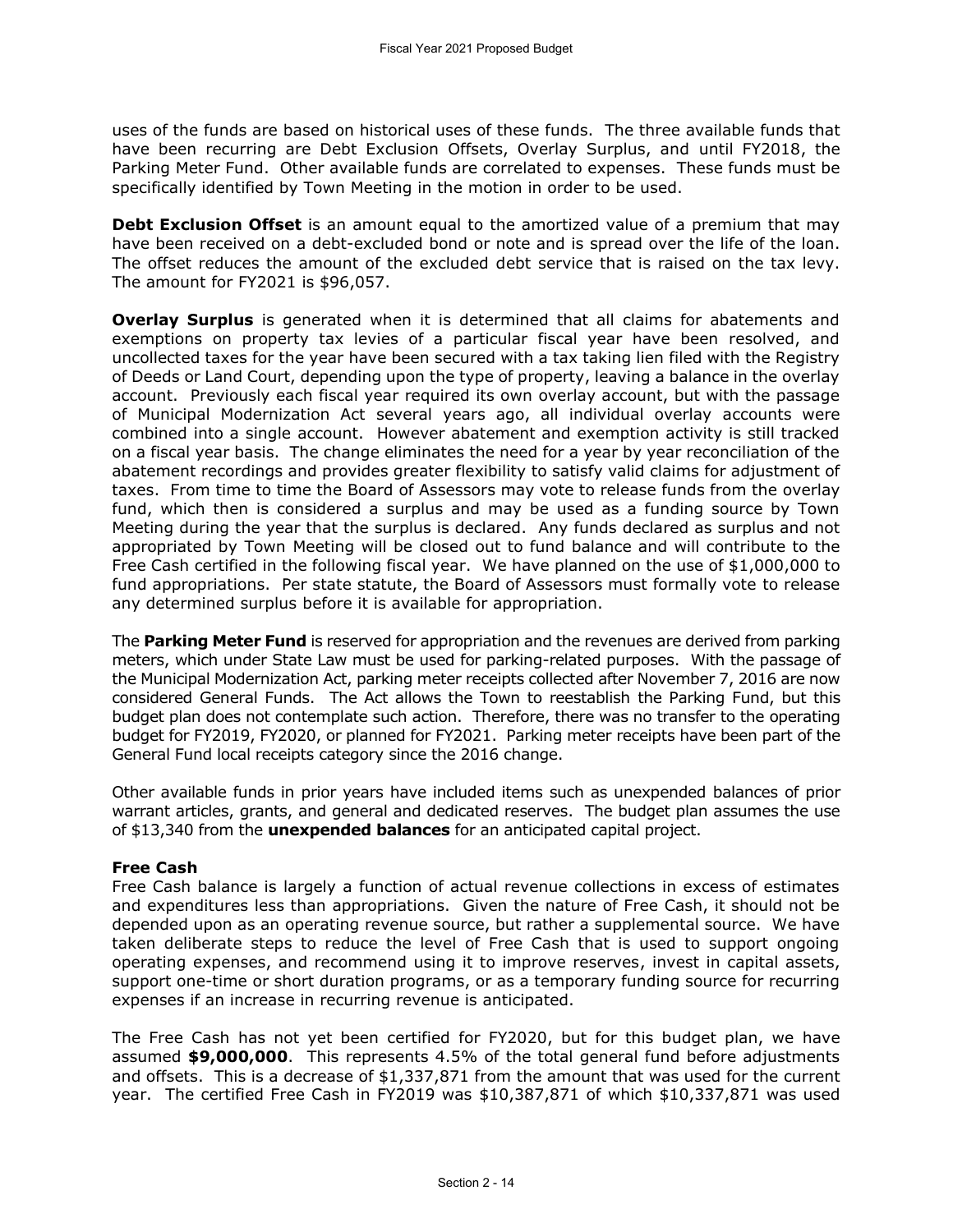for FY2019 and FY2020 appropriations and the balance was closed out at the end of the year and should become part of the Free Cash that will be certified by the State this year. The certified Free Cash in FY2018 was \$13,518,622 of which \$13,298,378 was used for FY2018 and FY2019 appropriations and the balance was closed out at the end of the year. The Free Cash certified in FY2017 was \$13,849,687 of which \$11,387,990 was used for appropriations during FY2018. The certified Free Cash in FY2016 was \$6,890,372 of which \$6,190,372 was used for FY2017 appropriations and the balance was closed out at the end of the year. Table 2.7.1 shows how much Free Cash was used for the operating budget, cash capital, other financial warrant articles, reserves, or closed out.

Uses of Free Cash Table 2.7.1

| Certification<br>Year | <b>Budget</b><br>Year Use | Free Cash  | Operating<br>Statement<br><b>Maximum</b> | <b>Budget</b> | Capital   | <b>FWA</b> | Reserves  | Returned  |
|-----------------------|---------------------------|------------|------------------------------------------|---------------|-----------|------------|-----------|-----------|
| FY2016                | FY2017                    | 6,890,372  | 1,779,710                                | 1,763,165     | 2,639,117 | 553,222    | 1,234,868 | 700,000   |
| FY2017                | FY2018                    | 13,849,687 | 2,700,921                                | 2,689,482     | 5,438,467 | 1,145,000  | 2,115,041 | 2,461,697 |
| FY2018                | FY2019                    | 13,518,622 | 2,858,833                                | 2,506,298     | 9,020,289 | 181,000    | 1,590,791 | 220,244   |
| FY2019                | FY2020                    | 10,387,871 | 3,027,431                                | 2,068,301     | 7,418,252 | 684,706    | 166,612   | 50,000    |

Given that the Town of Needham develops its annual operating and capital budgets in such a way that Free Cash can be counted upon each year, some amount of Free Cash has been used to support operating expenses. We continue to recommend that the amount of Free Cash used to fund the operating budget should not be more than 2% of the budget turn back of the prior completed fiscal year or the actual amount returned, whichever is less. We use the final adjusted operating budget to calculate the two percent figure. We define the final adjusted operating budget as the total of the Departmental budgets and Townwide expenses, except for the Reserve Fund. We do not include any transfer from the Reserve Fund line into the Departmental budgets. Any return from the Reserve Fund would not be considered part of the budget return when calculating the lesser of the two calculations: two percent of the final adjusted budget, or actual return, wherever is less. In table 2.7.2, we show what the budget returns have been in the past four years and what the two percent of the final adjusted operating budget would have been.

Operating Budget Returns  $T$ able  $2.7.2$ 

|                            | Table 2.7.2         |           |                                        |                       |        |                                   |                                                         |                                                       |  |  |  |  |
|----------------------------|---------------------|-----------|----------------------------------------|-----------------------|--------|-----------------------------------|---------------------------------------------------------|-------------------------------------------------------|--|--|--|--|
| Fiscal<br>Year<br>Activity | <b>Final Budget</b> | Returned  | <b>Adjusted Final</b><br><b>Budget</b> | <b>Related Return</b> | Budget | Percent of Reserve Fund<br>Return | Reserve Fund<br>Return as a % of<br><b>Total Return</b> | Two Percent of<br>the Adjusted Final<br><b>Budget</b> |  |  |  |  |
|                            |                     |           |                                        |                       |        |                                   |                                                         |                                                       |  |  |  |  |
| 2016                       | 136,570,837         | 4,406,846 | 135,046,070                            | 3,404,341             | 2.5%   | 1,002,505                         | 22.7%                                                   | 2,700,921                                             |  |  |  |  |
| 2017                       | 144,396,032         | 4,031,697 | 142,941,656                            | 3,287,076             | 2.3%   | 744,621                           | 18.5%                                                   | 2,858,833                                             |  |  |  |  |
| 2018                       | 153,184,148         | 4,450,548 | 151,371,548                            | 3,615,609             | 2.4%   | 834,939                           | 18.8%                                                   | 3,027,431                                             |  |  |  |  |
| 2019                       | 162,736,704         | 4,894,717 | 160,876,813                            | 3,342,618             | 2.1%   | 1,552,099                         | 31.7%                                                   | 3,217,536                                             |  |  |  |  |
|                            |                     |           |                                        |                       |        |                                   |                                                         |                                                       |  |  |  |  |

Two percent of the FY2019 adjusted final budget equals \$3,217,536; the actual FY2019 budget return less the Reserve Fund return was \$3,342,618 which is more than two percent (Table 2.7.2). The budget plan has **\$1,498,471** of the Free Cash being used for operating expenses; the amount falls under the allowance. The balance of the Free Cash is proposed to be used to fund cash capital, reserves, and warrant articles. The Town has been following the recommended practice of limiting the amount of Free Cash that supports the operating budget by using the funds to pay not only for needed cash capital, but also to put aside funds for future demands that may arise unexpectedly and for various one-time financial warrant articles.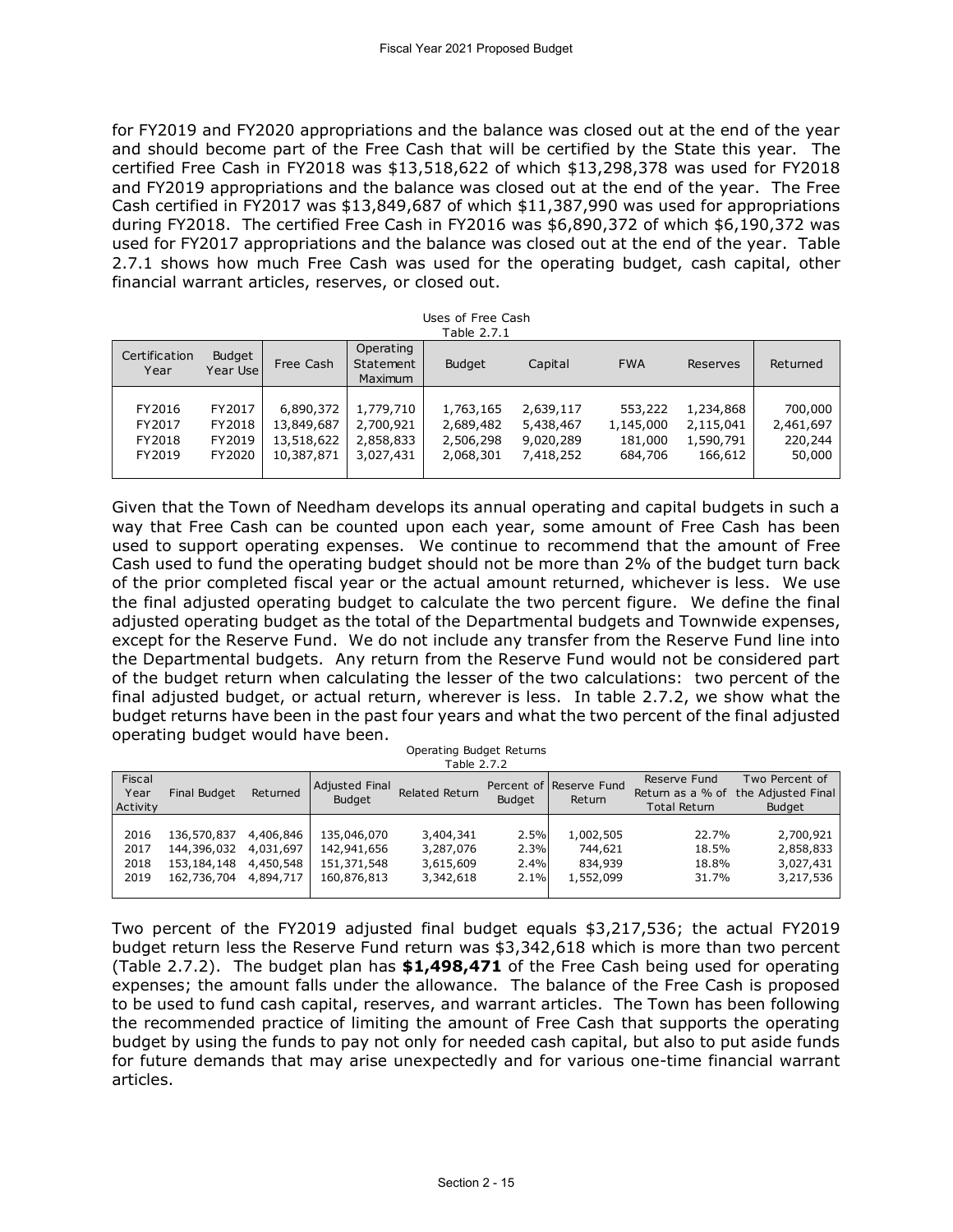| Revenue as a % of Total General Fund Revenue<br>Table 2.8 |               |               |               |              |                 |  |  |
|-----------------------------------------------------------|---------------|---------------|---------------|--------------|-----------------|--|--|
| Description                                               | FY2017 Actual | FY2018 Actual | FY2019 Actual | FY2020 Recap | FY2021 Estimate |  |  |
| Property Taxes                                            | 78.1%         | 75.3%         | 75.5%         | 78.9%        | 80.7%           |  |  |
| State Aid                                                 | $7.0\%$       | 6.7%          | 6.7%          | 6.8%         | 7.1%            |  |  |
| Local Receipts                                            | 9.9%          | 8.6%          | 8.8%          | 6.9%         | 7.2%            |  |  |
| Other Available Funds                                     | 1.0%          | 2.9%          | 1.7%          | 2.0%         | 0.6%            |  |  |
| Free Cash                                                 | 3.9%          | 6.5%          | 7.2%          | 5.4%         | 4.5%            |  |  |
| Total General Fund Revenue*                               | 100.0%        | 100.0%        | 100.0%        | 100.0%       | 100.0%          |  |  |

#### Revenue as a % of Total General Fund Revenue Table 2.8

\*May not equal 100% due to rounding

## ADJUSTMENTS TO GENERAL FUND REVENUE

While most enterprise fund expenses are accounted for in the enterprise fund, certain costs of the department are reflected in the general fund budgets of other Town departments (e.g., treasurer/collector, information technology, personnel, insurance, etc.). These enterpriserelated general fund expenditures are funded with transfers of revenue from the enterprise fund to the general fund. The amount projected for FY2021 is based on the current year and is estimated at **\$1,320,000**.

| is estimated at \$1,320,000.  |                                               |                               |                               |                    |                              |
|-------------------------------|-----------------------------------------------|-------------------------------|-------------------------------|--------------------|------------------------------|
|                               | Enterprise Reimbursements to the General Fund | Table 2.9                     |                               |                    |                              |
| Description                   | FY2017 Actual                                 | FY2018 Actual                 | FY2019 Actual                 |                    | FY2020 Recap FY2021 Estimate |
| Solid Waste<br>Sewer<br>Water | 314,739<br>376,586<br>684,108                 | 322,037<br>428,888<br>754,489 | 265,250<br>471.071<br>871,743 | 472,345<br>853,155 | 470,000<br>850,000           |
| Total                         | 1,375,433                                     | 1,505,414                     | 1,608,064                     | 1,325,500          | 1,320,000                    |

The preliminary estimate for the sewer fund reimbursement is **\$470,000.** The estimate for the water fund is **\$850,000.** Because indirect costs associated with the two funds are a factor of Town Meeting appropriations, the actual FY2021 transfers may be adjusted accordingly.

FY2021 is the tenth operating budget that will include **CPA** supported debt service. The Town Hall financing plan calls for debt service paid by CPA funds to be \$416,675, which is a decrease of \$13,850 from FY2020. This is the second year that debt service related to the Rosemary Recreation Complex and Pool project comes due. The amount payable during FY2021 is \$1,008,325 which is an increase of \$264,502 from FY2020. The total transfer for FY2021 is **\$1,425,000,** an increase of \$239,683, or approximately 12%. We reflect \$1,425,000 as another adjustment to General Fund revenue because the CPA debt is included in the general operating budget of the Town.

## OTHER RESERVES AVAILABLE FOR APPROPRIATION

The available balance in the **Stabilization Fund** as of December 31, 2019 was \$4,236,448. The Stabilization Fund may be appropriated, by a vote of Town Meeting, for any municipal purpose. No assumption about an appropriation from the Stabilization Fund to support the Town's operating budget is made in this projection.

The Town also established an **Athletic Facility Improvement Fund** for the purpose of reserving funds for future extraordinary athletic field and artificial turf replacement and maintenance costs. The balance in the fund as of December 31, 2019 was \$268,028. The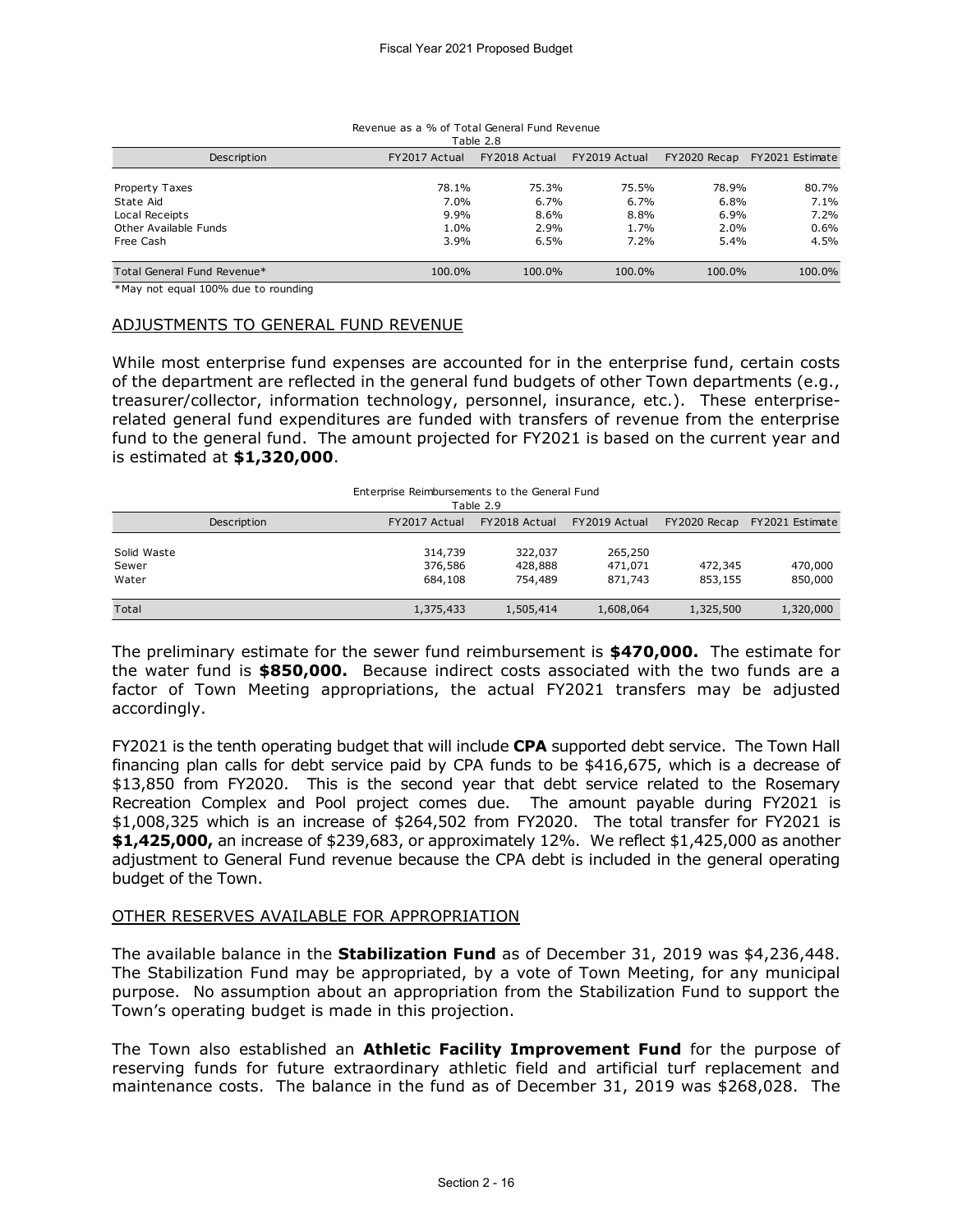budget plan calls for an appropriation of \$35,283 to the Fund, which represents the four year average of use fees collected by Park and Recreation for this purpose.

The Town also established a **Capital Facility Fund** for the purpose of reserving funds for future extraordinary capital facility maintenance costs. The balance in the fund as of December 31, 2019 was \$1,907,215. No appropriation to the Fund is planned for the 2020 Annual Town Meeting but there may be a transfer recommendation to the Fund at a Special Town Meeting.

The Town also established a **Capital Improvement Fund** for the purpose of general fund capital equipment. The balance in the fund as of December 31, 2019 was \$1,088,719. The budget plan calls for an appropriation of \$111,268 to the Fund, which represents the total the Town collected from the sale of surplus equipment during 2019.

The Town also established a **Debt Service Stabilization Fund** for the purpose of setting aside funds to smooth out the impact of General Fund Debt Service within the levy limit that may exceed the Town's goal that only three percent of General Fund revenues be designated for debt. The balance in the fund as of December 31, 2019 was \$2,137,687. No appropriation to the Fund is planned for the 2020 Annual Town Meeting.

## ENTERPRISE FUNDS

An enterprise fund is used to account for those operations that are financed and operated in a manner similar to a private business. The Department of Revenue states that Enterprise Funds allow a community to demonstrate to the public the portion of total costs of a service that is recovered through user charges and the portion that is subsidized by the tax levy or other available funds, if any. The Town has established an Enterprise Fund for its water operation, sewer operation, and until last year, for the Recycling Center and Transfer Station (solid waste disposal). The enterprise funds are reimbursing the general fund for their related indirect costs (e.g., enterprise employee benefits, property insurance, shared staff, etc.).

| <b>Enterprise Receipts</b><br>Table 2.10                               |                                     |                                     |                                     |                         |                        |                   |
|------------------------------------------------------------------------|-------------------------------------|-------------------------------------|-------------------------------------|-------------------------|------------------------|-------------------|
| Description                                                            | FY2017<br>Actual                    | FY2018<br>Actual                    | FY2019<br>Actual                    | FY2020<br><b>Budget</b> | FY2021<br>Estimate     | \$ Change         |
| Recycling and Transfer Station<br>Sewer Enterprise<br>Water Enterprise | 1,236,607<br>8,982,530<br>7,019,533 | 1,190,844<br>9,177,665<br>6,798,747 | 1,246,292<br>8,881,252<br>6,741,752 | 8,806,606<br>6,146,985  | 8,846,801<br>6,278,120 | 40,195<br>131,135 |
| Total*                                                                 | 17,238,670                          | 17, 167, 256                        | 16,869,296                          | 14,953,591              | 15,124,921             | 171,330           |

Receipts before adjustments, reimbursements, and subsidies

The combination of the Sewer and Water Enterprise funds has total receipts at \$15,124,921 for FY2021 compared to \$14,953,591 for FY2020 (Table 2.10). This represents an increase of \$171,330 or approximately 1%.

The budget calls for the use of **\$318,088** of retained earnings in Sewer Enterprise for cash capital and **\$43,002** in Water Enterprise fund retained earnings for capital. The decrease in use of retained earnings was due the decrease in capital requests for the coming year.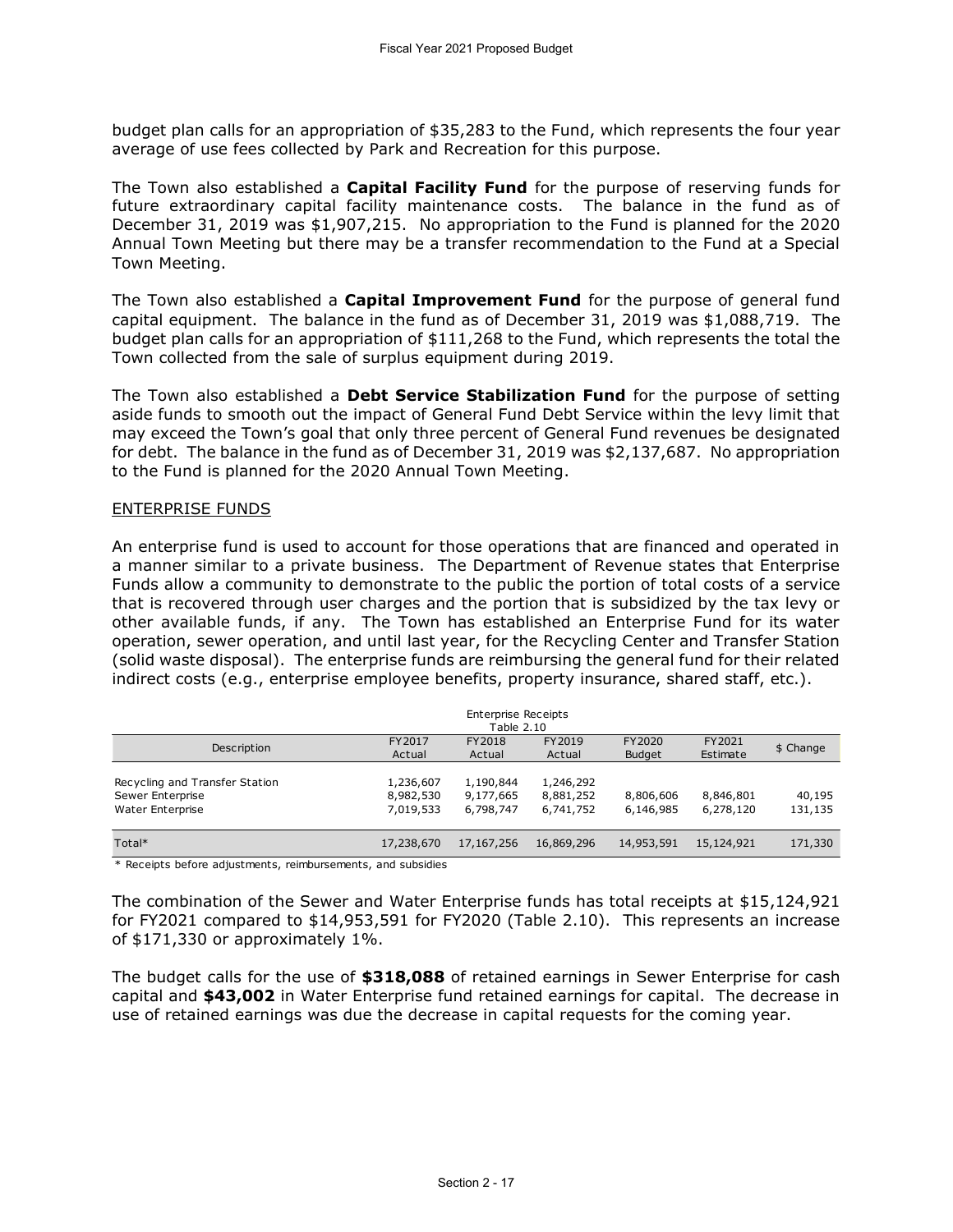|                                                                        | Use of Enterprise Reserves and Other One-Time Funds<br>Table 2.11 |                               |                                   |                         |                    |                           |
|------------------------------------------------------------------------|-------------------------------------------------------------------|-------------------------------|-----------------------------------|-------------------------|--------------------|---------------------------|
| Description                                                            | FY2017<br>Actual                                                  | FY2018<br>Actual              | FY2019<br>Actual                  | FY2020<br><b>Budget</b> | FY2021<br>Estimate | \$ Change                 |
| Recycling and Transfer Station<br>Sewer Enterprise<br>Water Enterprise | 258,096<br>478,016<br>345,679                                     | 798,040<br>368,556<br>433,074 | 482,753<br>2,551,111<br>3,532,048 | 1,631,487<br>291,500    | 318,088<br>43,002  | (1,313,399)<br>(248, 498) |
| Total                                                                  | 1,081,791                                                         | 1,599,670                     | 6,565,912                         | 1,922,987               | 361,090            | (1, 561, 897)             |

### Use of Enterprise Reserves and Other One-Time Funds

# Transfers to the Enterprise Funds

The Town approved a change effective with the FY2012 budget that the expenses associated with the Drains Program that were carried in the DPW General Fund Operating Budget are now part of the **Sewer Enterprise Fund Budget**. The employees who perform a majority of the drains-related work are assigned to either the water or sewer division. There are benefits for the Town to have the water and sewer employees perform the drains-related work rather than hiring additional staff for the sole purpose of drain work. The drains program is considered a general fund expense and not a sewer or water fund expense. The weekly tracking and processing of drains related procurement, accounts payable, and payroll, as well as the budgeting process is easier and more efficient (less cross-fund accounting work) to process the finance-related tasks through one of the enterprise funds, rather than the prior three fund process (general fund, sewer fund, and water fund). The General Fund still pays the drains-related costs, but the appropriation will now be made from the General Fund to the Sewer Enterprise Fund Budget. The payment in FY2012 was \$469,610, FY2013 was \$493,932, for FY2014 was \$468,936, for FY2015 the amount was \$463,430, FY2016 was \$494,488, and FY2017 was \$519,846. The FY2018 contribution was \$491,749 and \$504,750 was transferred for FY2019, and \$530,467 was transferred for FY2020. The FY2021 budget recommendation is **\$739,698,** an increase of \$209,231 (39.1%). At the time of publication of the budget, the MWRA sewer assessment has not been received, and therefore the plan level funds the assessment. Any change will be funded by receipts or retained earnings.

The **Water Enterprise Fund Budget** will not require a General Fund subsidy. Just as with the MWRA sewer assessment for FY2021, the water assessment has been level funded, and any change will likely be funded by receipts.

## ENTERPRISE FUND RETAINED EARNINGS

These sources are not available to support the General Fund and are shown for informational purposes only.

Similar to Free Cash, retained earnings are a function of the operations of the prior fiscal year and are generated by revenues collected in excess of estimates and unexpended balances of appropriations, as of June 30<sup>th</sup>. Once certified by the Massachusetts Department of Revenue, retained earnings are then available for appropriation or reserved to support the enterprise.

Retained earnings for FY2020 have not been certified by the Department of Revenue as of the publication of this plan but are estimated to be greater than the proposed amounts to be used and take into consideration the needed reservations and future appropriations.

Table 2.12 shows the amounts which were certified as retained earnings by the Department of Revenue for the previous four complete fiscal years. The noticeable decline in retained earnings in FY2019 was anticipated as the Town had built up the amount in retained earnings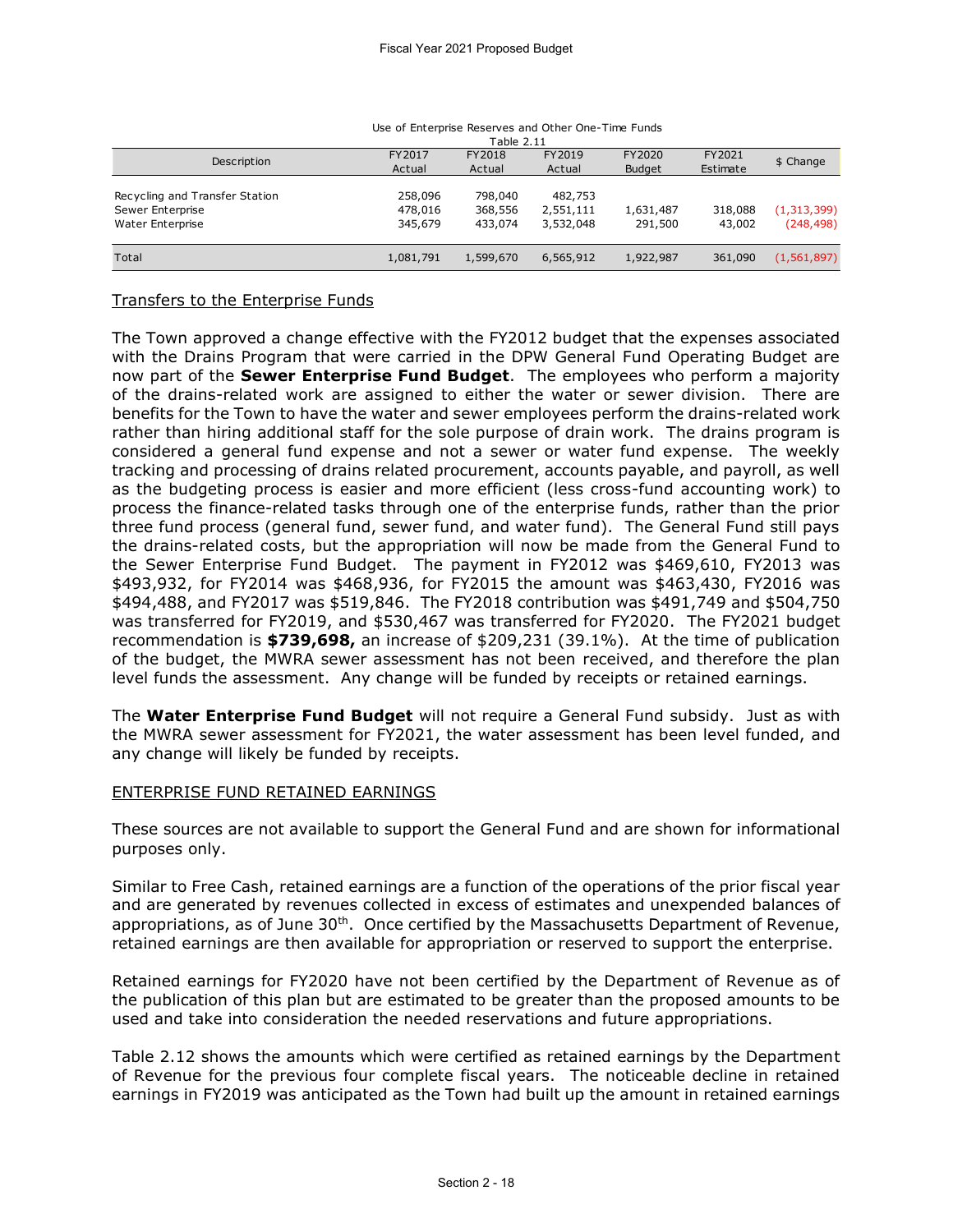to invest in several large capital projects. The Town has several other major capital projects coming for a vote in the next four years which will further draw down reserves.

| Certified Retained Earnings<br>Table 2.12 |           |           |           |           |         |  |  |
|-------------------------------------------|-----------|-----------|-----------|-----------|---------|--|--|
| Fund                                      | FY2016    | FY2017    | FY2018    | FY2019    | FY2020  |  |  |
| Recycling and Transfer Station            | 980,788   | 1,135,503 | 490,750   | 71,727    | N.A.    |  |  |
| Sewer Enterprise                          | 1,863,803 | 3,433,474 | 4,500,960 | 3,286,421 | Pending |  |  |
| <b>Water Enterprise</b>                   | 2,833,584 | 4,168,418 | 5,368,805 | 3,080,815 | Pending |  |  |
|                                           |           |           |           |           |         |  |  |

## COMMUNITY PRESERVATION FUNDS

Town voters approved a 2% Community Preservation Act surcharge on real estate property tax bills effective July 1, 2005. The 2% surcharge is assessed on the total property tax due, adjusted for certain exemptions. The tax on the first \$100,000 of residential valuation is not included in the CPA surcharge, and there are also exemptions for certain low and/or moderate-income taxpayers. Actual CPA revenues collected by the Town in the prior year are eligible for matching funds from the State. The match is equal to a percentage determined annually based on available funds for distribution, not to exceed 100% of the receiving community's actual receipts. The distribution rate that Needham received on its FY2013 CPA surcharge revenue was 52.23%, which decreased to a 31.46% match on its FY2014 surcharge revenue, and then dropped to a 29.67% match on the FY2015 surcharge revenue that was distributed in November 2015. The state match on the FY2016 revenue was 20.6% and dropped to 17.2% on the FY2017 revenue. With a supplemental appropriation to the CPA trust fund by the Legislature for FY2018, the Town received a state match of 18.93% on the FY2018 revenue. The state match on the FY2019 revenue was 14%; the funds were received in November 2019.

We believe the distribution range in FY2021 on the FY2020 revenue will be between 10% and 15% and our revenue estimate is at the low-point. The current estimate based on FY2020 collections that will be received as **state matching funds** in FY2021 is **\$261,954** or 10%. The 2% **CPA surcharge** on FY2021 property tax bills is estimated at **\$2,780,000**. The total estimated receipts for FY2021 are currently at \$3,041,954.

The estimate provides for \$82,000 to be appropriated to the Community Preservation Committee's (CPC) administrative budget and \$334,615 to be credited to both the Community Housing Reserve and Open Space Reserve. The \$334,615 figure is approximately 11% of the new revenue estimate for FY2021. Because the final revenue estimate is usually not known until the actual tax rate has been approved and the bills calculated, the practice has been to appropriate an amount of 11% of the revenue estimate to each of the required reserves to better ensure that the minimum CPA use requirement is satisfied. The FY2021 debt budget includes \$416,675 of debt service for the Town Hall project and \$1,008,325 of debt service for the Rosemary Recreation Complex. The Town Hall project was previously designated as a historic preservation project, and therefore the \$416,675 appropriation to the General Fund operating budget will satisfy minimum requirement for spending on Historic Resources. The balance of the CPA revenue estimate of \$865,724 would be transferred to the Community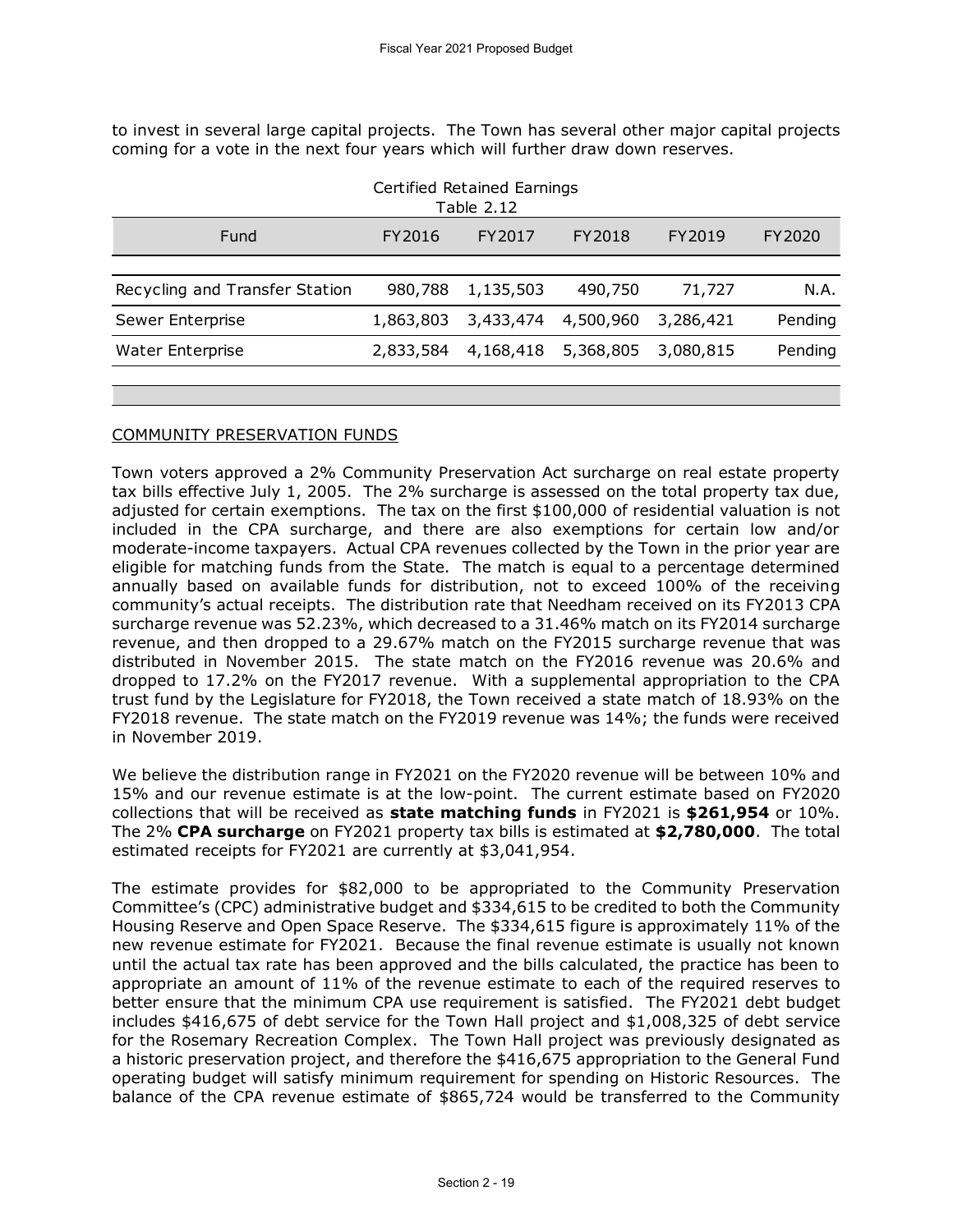Preservation Fund General Reserve for FY2021. The amount that is actually appropriated to each reserve would be adjusted as needed based on the CPC's project funding recommendations and Town Meeting votes on those recommendations.

The certified CPA Free Cash has not been determined yet. After it has been approved, the balance remains available for appropriation until June 30, 2020. The FY2020 CPA General Reserve has a balance of **\$945,546** and the funds remain available for appropriation until June 30, 2020 as well. The CPA Free Cash and General Reserve will close out to the CPA fund balance after the end of the FY2020 and will not become available for use in FY2021 until after the CPA Free Cash is certified for FY2021. The Community Preservation Committee (CPC) has not yet made any funding recommendations for FY2021. The amounts currently held in the three required reserves as of December 31, 2019 are as follows:

| <b>Community Housing Reserve</b> | \$2,194,975  |
|----------------------------------|--------------|
| Historic Resources Reserve       | \$<br>15,820 |
| Open Space Reserve               | \$1,083,356  |